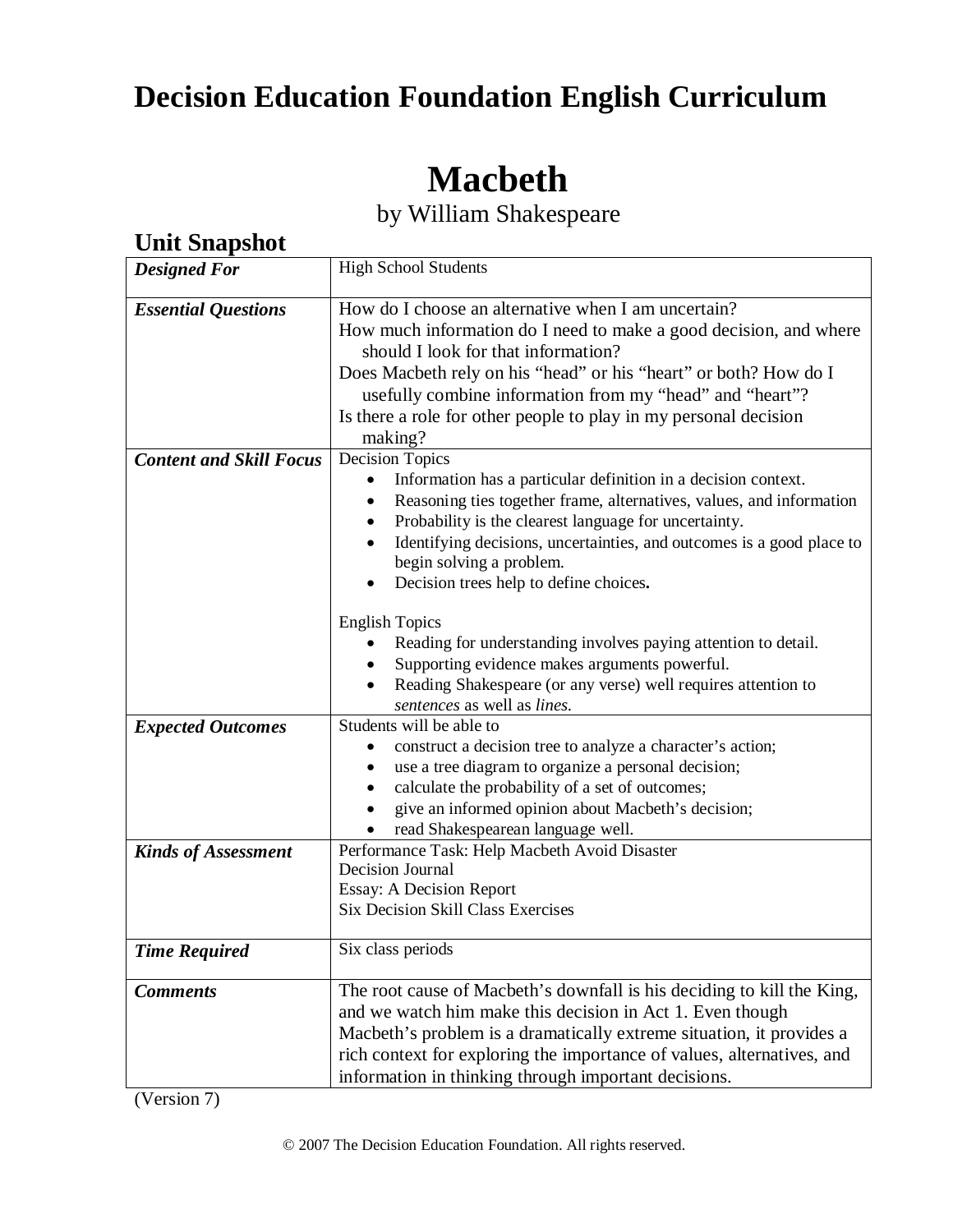# **Overview**

**General Description:** Through a close reading of passages in *Macbeth,* Act 1, students will examine how *reasoning* combines *values*, *information*, and *alternatives* in good decision making. This plan is designed to be a part of a larger *Macbeth* unit for level 9-10, and it can be used most effectively immediately after students have read the first act. If teachers prefer, the unit can serve instead as a review once the class has finished the play. While it is best if students have already had previous exposure to the decision six elements of a good decision, through the *Concept Review,* teachers can adjust this lesson to serve as an introduction to alternatives, values, information, and reasoning.

**Duration:** This unit is designed for six class periods. Depending on how much time teachers devote to the *Personal Decision Journal* and individual decision skill lessons, this plan can be adapted for a shorter or longer duration.

**Decision Perspective and Context:** Act 1 of *Macbeth* provides a detailed look at one man's thought process in making the most important decision of his life: whether or not to kill his king. At the start of the play, even before the main character first appears on stage, we learn from a captain's report that Macbeth is a brave soldier who values loyalty to the King above selfpreservation. In response to the King's question about whether the "fresh assault" of Norwegian forces discouraged the already battle-worn Macbeth, the captain responds sarcastically, "Yes, as sparrows [dismay] eagles, or the hare [dismays] the lion" (1.2.39): because he believes in serving his king (see 1.4.25-30), Macbeth never hesitates to enter the fray, even when fortune is against him. The rest of the play—from 1.2 on—describes Macbeth's descent from this initial high standard of loyalty and service to the King.

The root cause of Macbeth's downfall is his deciding to kill the King, and we watch him make this decision in Act 1. In the beginning of the act, Macbeth states, "If chance will have me king, why, chance may crown me / Without my stir" (1.4.158-159). During the first act he changes his position from letting fortune unfold on its own to taking matters into his own hands. Macbeth closes the act with the following statement: "I am settled and bend up / Each corporal agent to this terrible feat" (1.7.92-93): he decides to kill his king. This choice influences all of Macbeth's later actions in the play and ultimately leads to his deadly sword fight with Macduff.

Even though Macbeth's problem is a dramatically extreme situation, it provides a rich context for exploring the importance of values, alternatives, and information in thinking through important decisions. While killing a king may be foreign to ninth-and tenth-graders, teenage life often puts students in situations where, like Macbeth, they could be risking disaster for themselves or others. Everyone has agreed to do this prank: is it really that risky? Is speeding really that dangerous? Do I drive a group of friends home after I have been drinking? Do I take the drug my friend offers me? Most of our students face questions like these, and they will benefit from taking a close look at how better decision skills might have helped Macbeth avert disaster.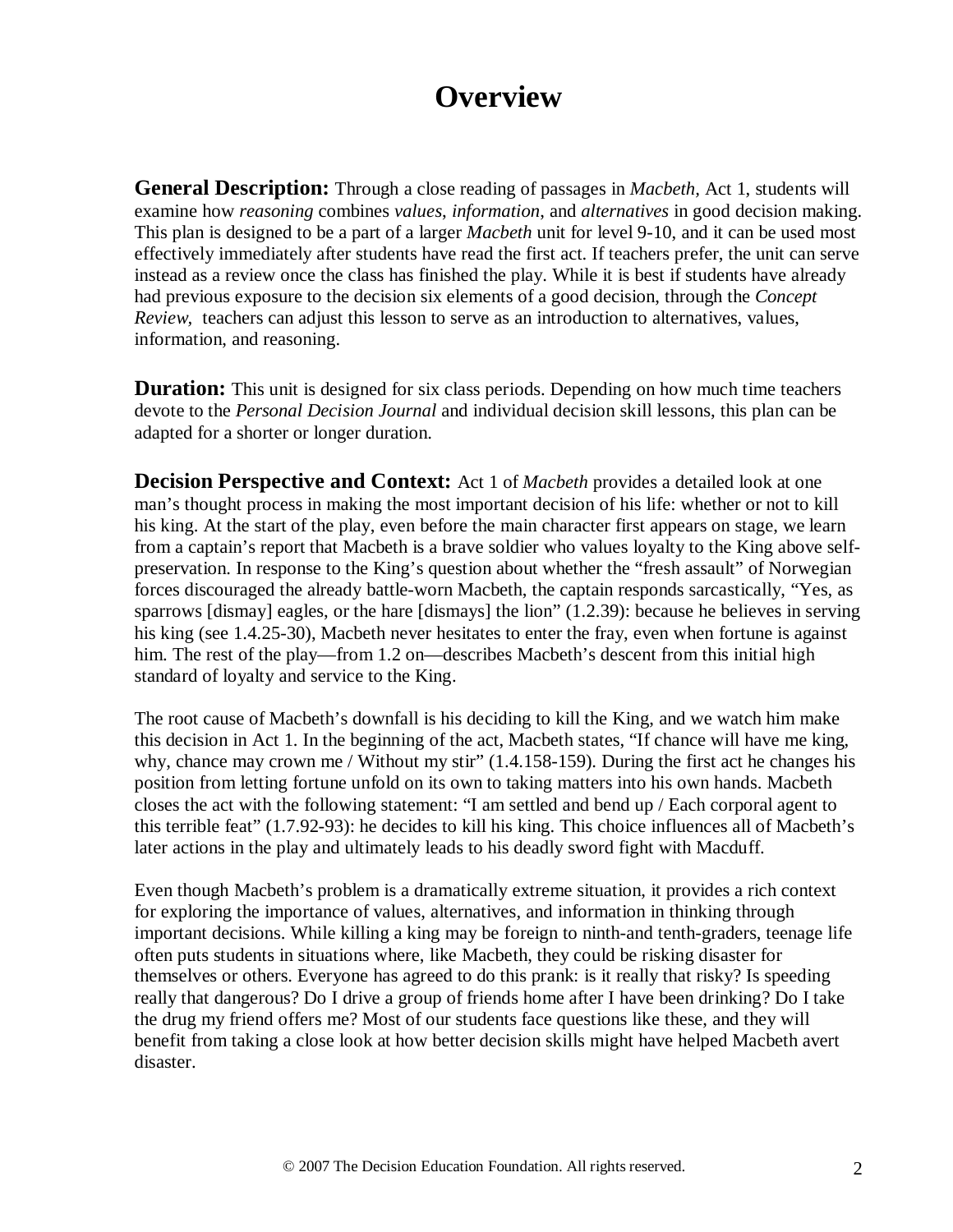# *Macbeth* **Unit Contents**

## **1. Learning Plan**

- **First Class: Introduction** (page 4) Handout 1—Concept Review (page 5) Handout 2—New Concept: Sound Reasoning (page 6) Handout 3—Values, Alternatives, and Information (page 7)
- **Second Class: Information and Perspective** (page 8) Teacher Resource 1—Sample Responses to Handout 3 (page 9) Handout 4—Useful Information (page 10) Handout 5—Different Perspectives (page 11) Handout 6—Macbeth's Soliloquy, Act 1, Scene 7 (page 12)

## • **Third Class: Tree Work** (page 13) Teacher Resource 2—Sample Responses to Handout 6: Annotated Soliloquy (page 14) Handout 7—How Macbeth Considers *Alternatives*, *Values*, and *Information* (page 15)Handout 8—Tree Diagram: Macbeth's Decision and Uncertainties (page 16) Handout 9—Tree with Uncertainties Added (page 17)

- **Fourth Class: Tree Work Continued** (page 18) Handout 10—Tree with All Outcomes Added (page 19) Handout 11—How Likely are the Uncertainties and Outcomes? (page 20) Handout 12—Probability (page 21) Handout 13—Tree with Sample Percentages of Probability (page 22)
- **Fifth Class: Writing Workshop** (page 23)

## **2. Assessment Evidence**

- Performance Task: Help Macbeth Avoid Disaster (page 24)
- Decision Journal and Decision Report Essay (page 25)

## **3. Resources on the Web** (page 26)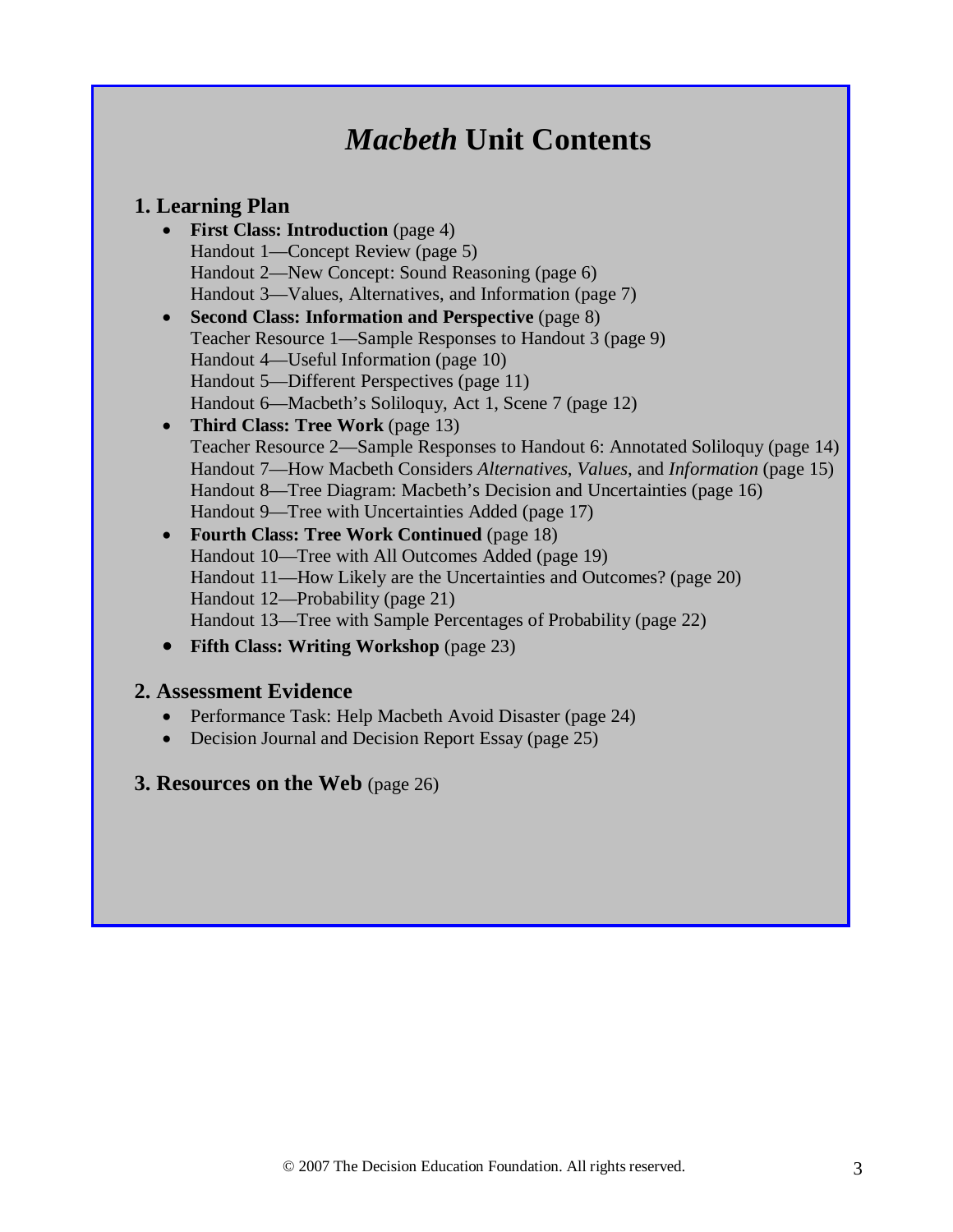# **2. Learning Plan**

## **First Class: Introduction**

## **Materials**

Performance Task—Help Macbeth Avoid Disaster Decision Journal Essay—A Decision Report Handout 1—Concept Review Handout 2—New Concept: Sound Reasoning Handout 3—Values, Alternatives, and Information

## **Procedures**

• Introduce the unit with a discussion of the following question:

*Have you ever witnessed someone make a decision that you believed was a serious mistake? Was the outcome what you expected?*

After hearing examples from the class, ask for a few volunteers to share *what they did about it* before and after the person made the decision. Ideas to emphasize during the discussion:

--The role friends play in decision making: two heads are better than one; sometimes a close friend or family member has a limited perspective.

--A personal decision can have public consequences.

--Decision skills can also help me help others.

-- A good decision can have a bad outcome, and a bad decision can have a good outcome.

Explain to the class that they are about to explore one extremely bad decision that had disastrous consequences for the person who made it as well as for those he cared about. Now that they have finished Act 1, they will look closely at Macbeth's decision to kill the King, and they will have the opportunity to try to convince him that he should change his mind. Introduce the **Decision Journal**, and **Essay** and **Performance Task**.

- Follow the introductory conversation with a review of the *clear values, useful information*, and *creative alternatives*. Use **Handout 1**, and emphasize the questions related to each element. Focus on the action of *asking questions* to decide. Ask for volunteers to describe how they considered values, alternatives and information in an important decision.
- Use **Handout 2** to introduce *sound reasoning*. Continue discussion by applying this idea to the volunteers' examples.

**Next Steps—Homework:** Students choose a decision for their **Decision Journals** and complete **Handout 3** to practice concepts.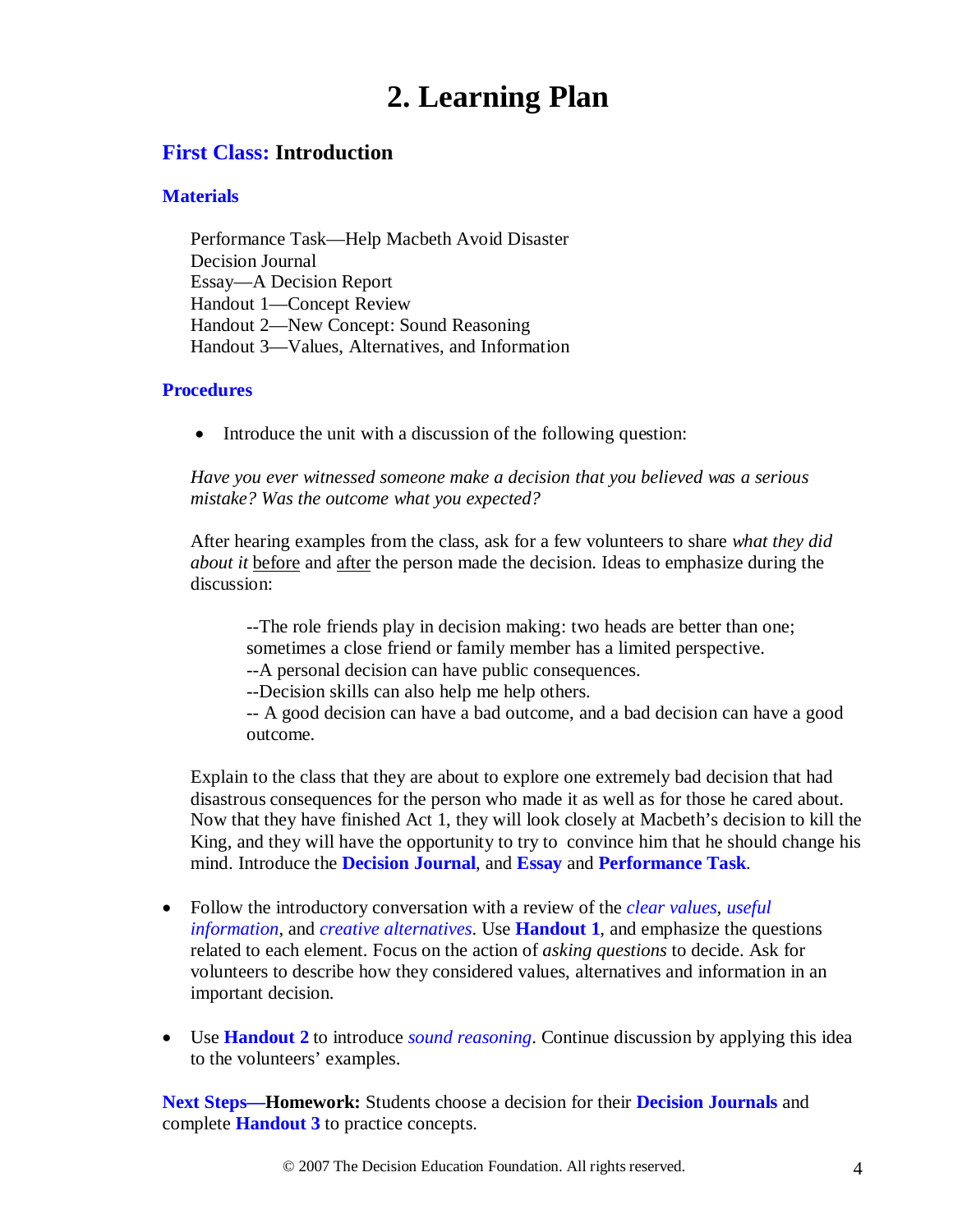## **Handout 1. Concept Review**

## *Asking the right questions about ALTERNATIVES, VALUES, and INFORMATION is essential to making a good decision…*



**1.** To make a good decision we need to make sure we define **clear values** for the situation and find **creative alternatives** and **useful information**. These three links form the basis for a sound decision.

**2. Values** in the decision-making context are simply what and whom we care about or want in a given situation.

**3.** Without **alternatives** there is no decision. A decision can only be as good as the choices we define, so time spent exploring creative alternatives is time well spent.

**4.** By **information** we mean anything we know, would like to know, or should know that might influence our decision. Before making a decision, we need to find out the basic facts, possibilities, and probabilities (likely outcomes).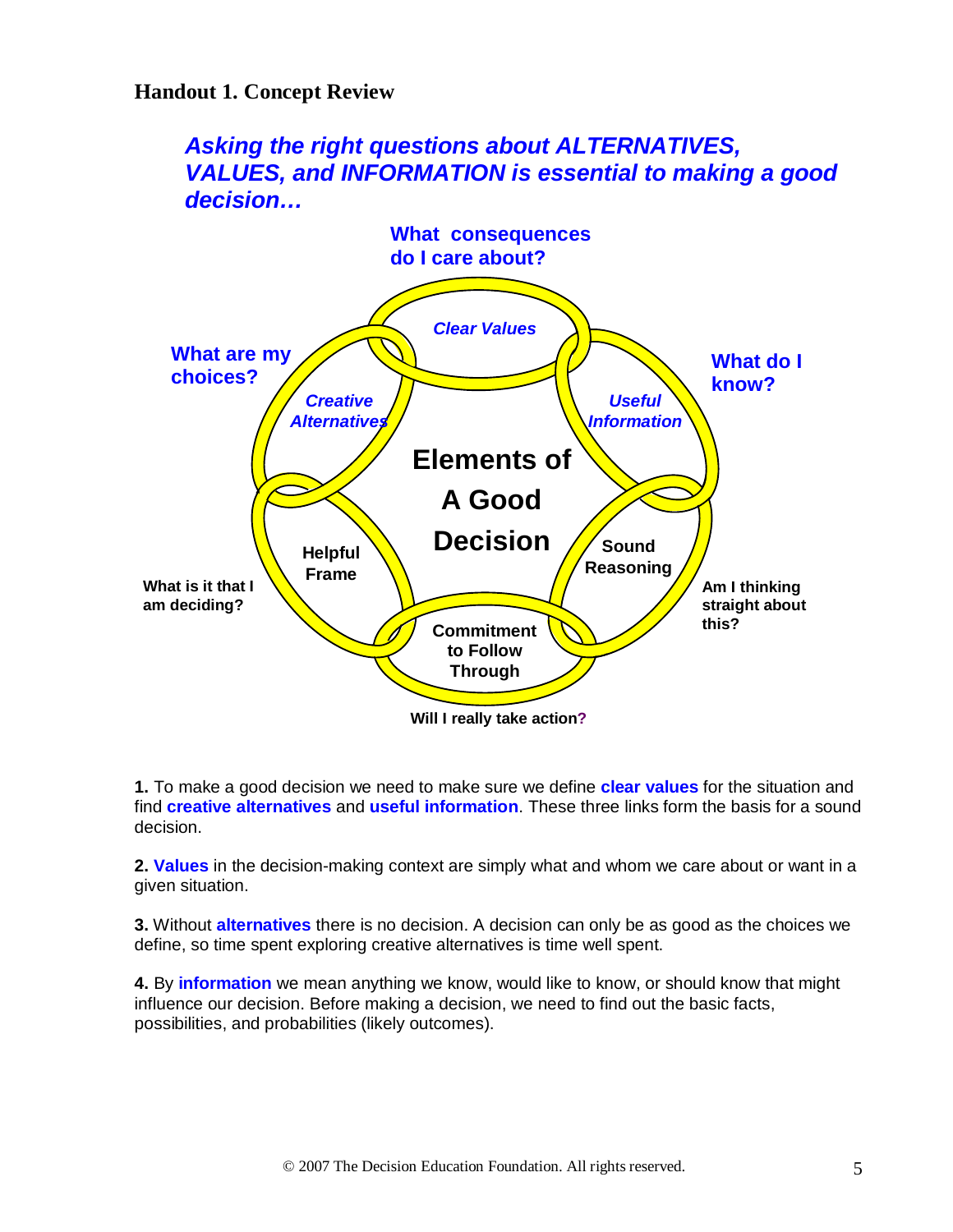## **Handout 2. New Concepts**

## *SOUND REASONING is how I combine my alternatives, values, and information. It is my answer to: "Why am I making this choice?"*



**1. Just saying, "I'm choosing this alternative because it feels right" is not enough. Good reasoning requires an explanation, or rationale. For example, "I am choosing this alternative because it involves less risk and is better for the people I care about than the other alternatives available. Here are the specifics…(alternatives considered, information taken into account including risks, values and tradeoffs considered, method of combining these to arrive at a chosen alternative)."** 

- **2. Identifying decisions, uncertainties, and outcomes is a good first step.**
- **3. Decision trees are diagrams that help map out choices.**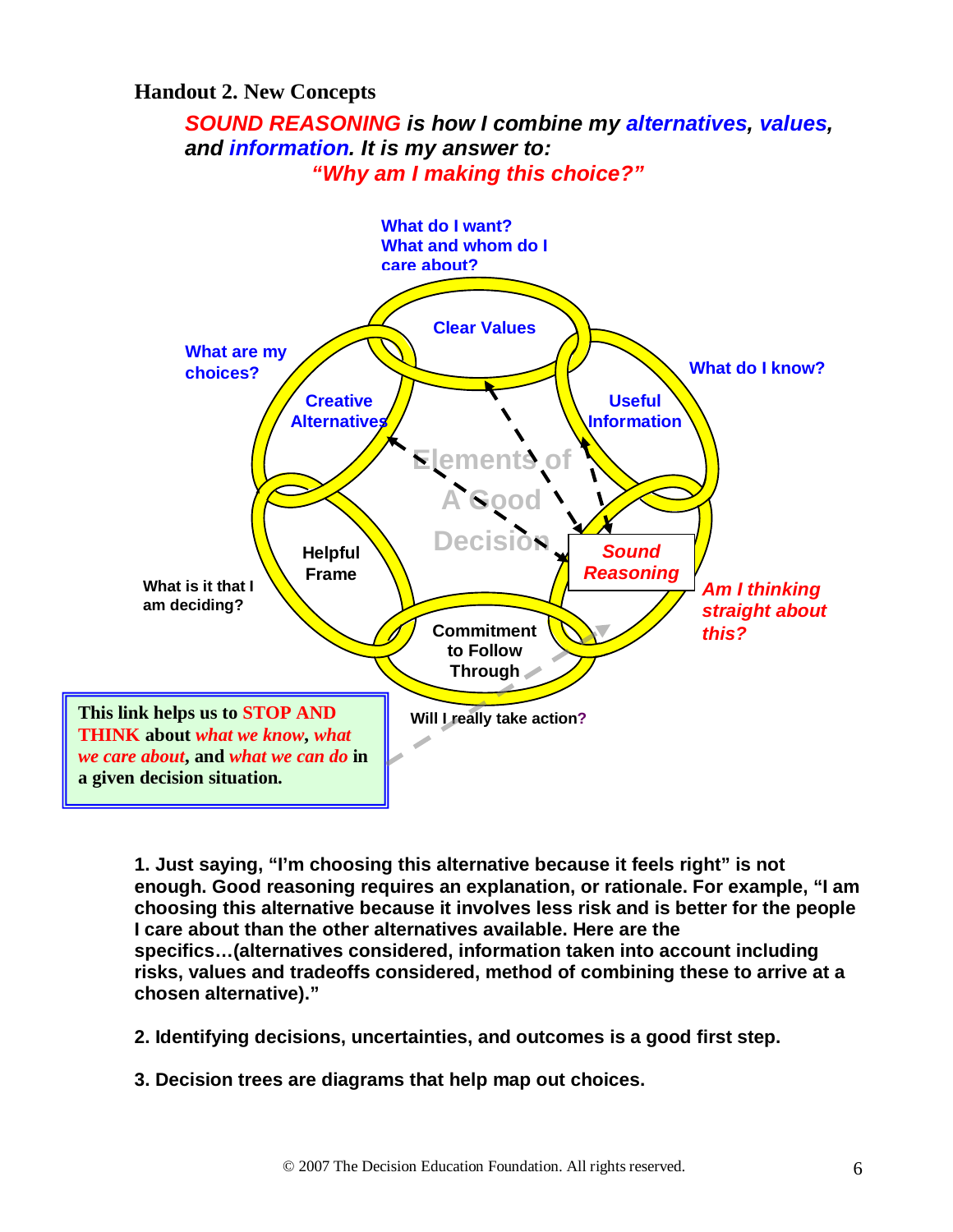## **Handout 3. Values, Alternatives, and Information**

### **What do we learn about Macbeth's views in the conclusion to 1.2?**

Immediately after he hears the good news that the King has made him the new Thane of Cawdor, Macbeth speaks to himself while on stage with other characters (definition of an *aside*). Because he speaks to himself, we are privy to his honest reactions.

**Directions**: After reading the passage carefully, underline places where you see Macbeth considering values, information, and alternatives. In the margins, note your findings. *Hint:* Look at **complete sentences** first, then **lines**.

*Macb.* [*Aside.*] Two truths are told,

As happy prologues to the swelling act

Of the imperial theme. I thank you, gentlemen.

[*Aside.*] This supernatural soliciting

Cannot be ill, cannot be good; if ill,

Why hath it given me earnest of success,

Commencing in a truth? I am Thane of Cawdor:

If good, why do I yield to that suggestion

Whose horrid image doth unfix my hair

And make my seated heart knock at my ribs,

Against the use of nature? Present fears

Are less than horrible imaginings;

My thought, whose murder yet is but fantastical,

Shakes so my single state of man that function

Is smother'd in surmise, and nothing is

But what is not.

*Ban.* Look, how our partner's rapt.

*Macb.* [*Aside.*] If chance will have me king, why, chance may crown me,

Without my stir.

*Ban.* New honours come upon him,

Like our strange garments, cleave not to their mould

But with the aid of use.

*Macb.* [*Aside.*] Come what come may,

Time and the hour runs through the roughest day.

*Ban.* Worthy Macbeth, we stay upon your leisure.

*Macb.* Give me your favour: my dull brain was wrought

With things forgotten. Kind gentlemen, your pains

Are register'd where every day I turn

The leaf to read them. Let us toward the king.

Think upon what hath chanc'd; and, at more time,

The interim having weigh'd it, let us speak

Our free hearts each to other.

*Ban.* Very gladly.

*Macb.* Till then, enough. Come, friends.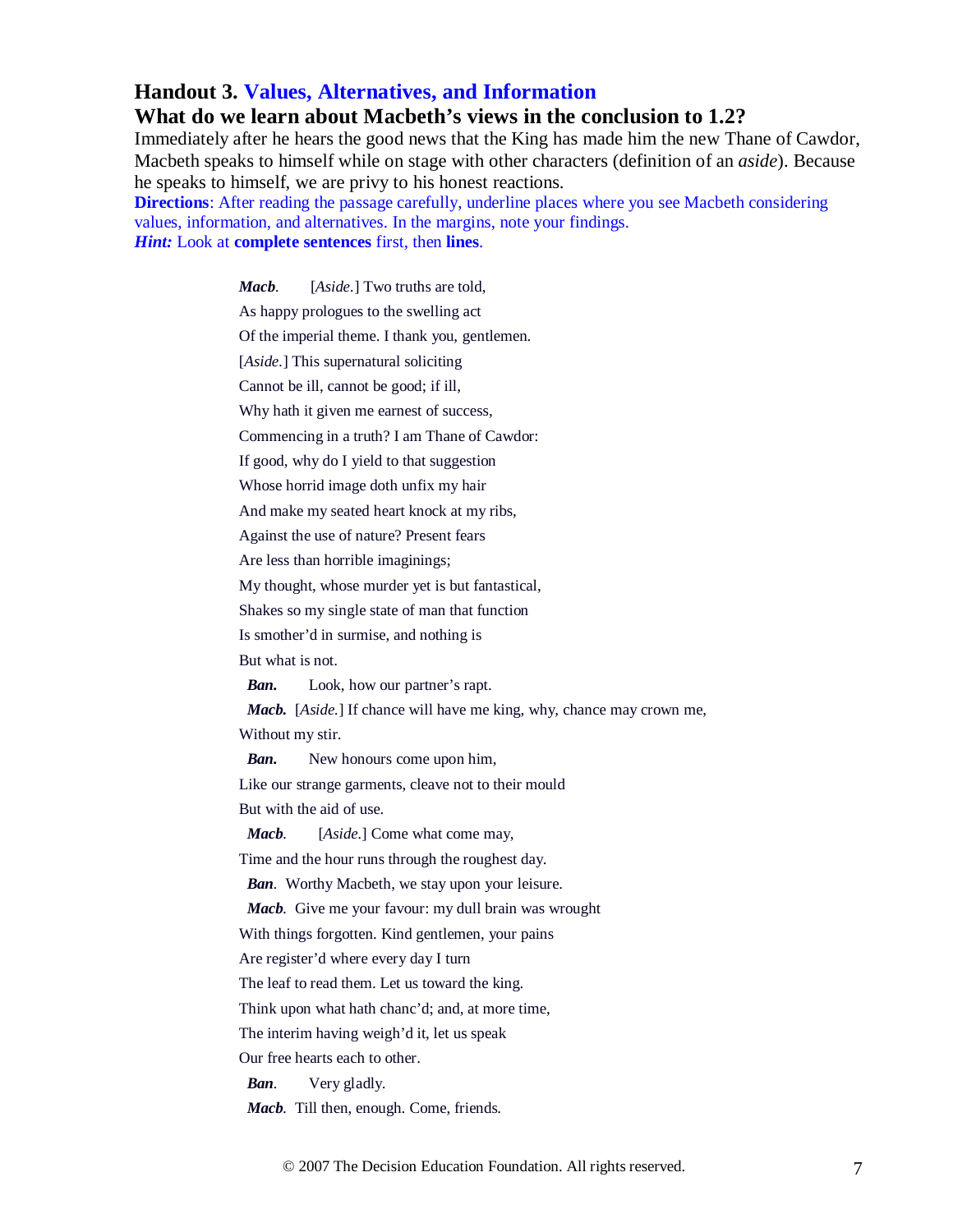## **Second Class: Information and Perspective**

## **Materials**

Teacher Resource 1—Sample Responses to Handout 3: Values, Alternatives, and Information Handout 4—Useful Information Handout 5—Different Perspectives Handout 6—Macbeth's Soliloquy, Act 1, Scene 7

## **Procedures**

- Begin each class with **Decision Journal** exercise (see **Assessment** for instructions).
- Review homework assignment (**Handout 3**). Allow students to share their responses and use **Teacher Resource 1** for reference.
- Give students copies of the blank table in **Handout 4**. They can complete this exercise individually or in groups. Once they have filled in the table, discuss responses.
- Follow discussion with the perspective wheel activity (**Handout 5**). Use masking tape to create the perspective wheel on the floor. As different students volunteer to walk through the sections and speak as if they were the character designated, have someone list the information gathered for each character. If useful, this information can become a part of the *Performance Task*. **Note:** Explain to students that the exercises in **Handouts 4** and **5** provide two methods of expanding our thinking about alternatives, methods they can use in with their own decisions.
- At the end of each class, give students time to write in their **Decision Journals**. See **Assessment** for specific instructions.

## **Next Steps**

**Homework:** Give each student a copy of Macbeth's soliloquy in 1.7 (*Learning Resource* g), and ask them to do the following:

> 1. Read the passage closely. Mark each point where Macbeth shifts to a main idea. List the main ideas and write a 1-2 sentence version of each in your own words.

> 2. Search the passage for more evidence of the *values*, *information*, and *alternatives* Macbeth is considering in his decision process (same directions as *Learning Resource* c).

3. This passage is a *soliloquy*. How is it different from the *aside* you studied?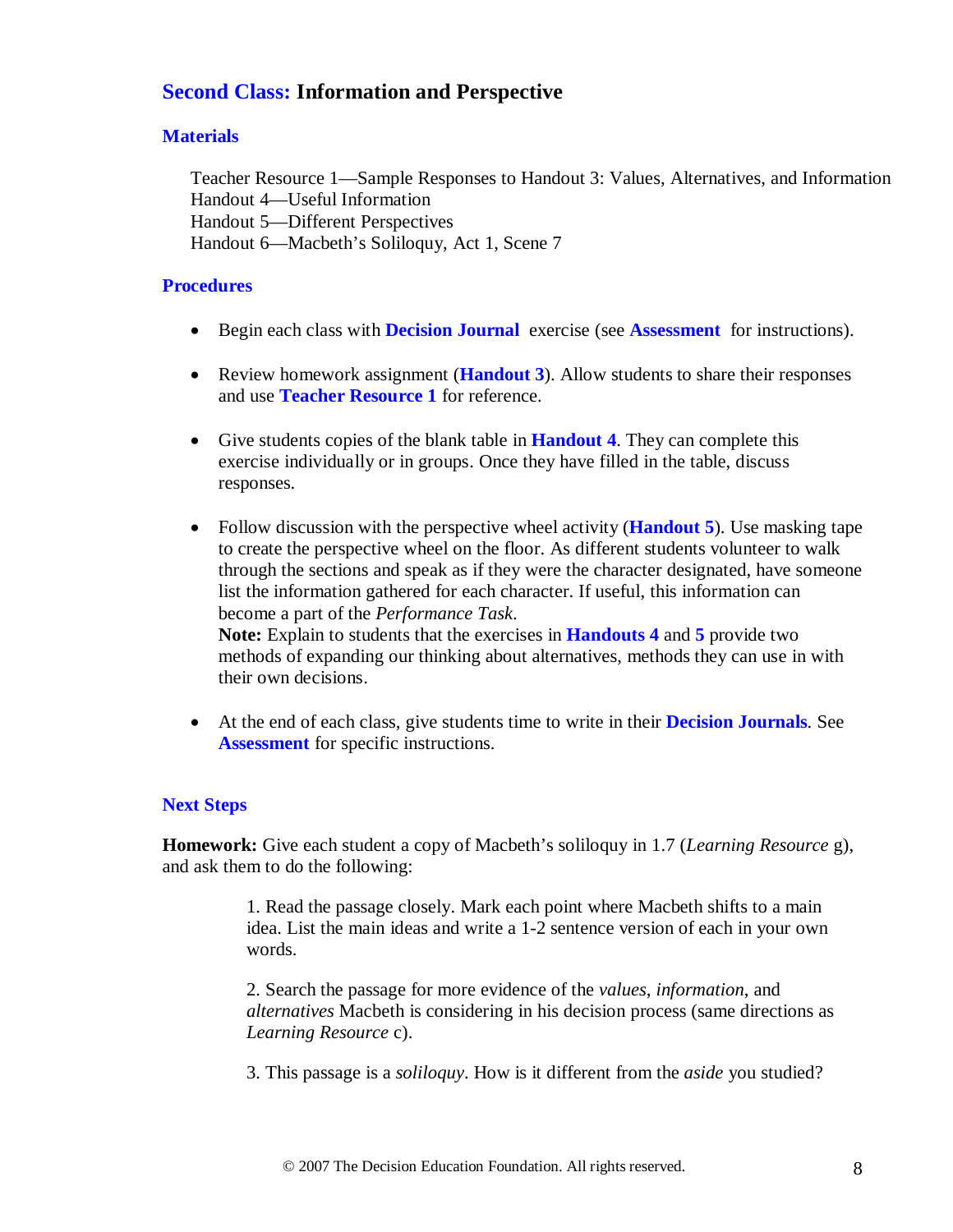## **Teacher Resource 1. Sample Responses to Handout 3:** *Values, Alternatives, and Information* **What do we learn about Macbeth's views in the conclusion to 1.2?**

Macbeth views becoming king as<br>"success."

**INFORMATION:** The new piece of information Macbeth considers here is his own response to the prophecy: the *suggestion* or idea that scares him enough to make his heart *knock* and hair stand on end comes from within himself—not from the witches. While Macbeth does not say so outright, it is clear that his thoughts—right from the start—are of killing the king. At this point murder is only *fantastical* (imaginary), but Macbeth and Lady Macbeth give the idea life by naming it in their conversation.

Back in his public persona, Macbeth ends the conversation with a healthy plan: he asks his friend to think about the prophecy, suggests that they take the time to weigh the information, and then meet for honest discussion.

*Macb.* [*Aside.*] Two truths are told, As happy prologues to the swelling act Of the imperial theme. I thank you, gentlemen. [*Aside.*] This supernatural soliciting Cannot be ill, cannot be good; if ill,  $\nabla$ Why hath it given me earnest of success, Commencing in a truth? I am Thane of Cawdor: "success." **INFORMATION:** Here Macbeth begins to If good, why do I yield to that suggestion Whose horrid image doth unfix my hair And make my seated heart knock at my ribs, Against the use of nature? Present fears Are less than horrible imaginings; My thought, whose murder yet is but fantastical, Shakes so my single state of man that function Is smother'd in surmise, and nothing is **VALUES:** we can be a matter of the intervention of the intervention of the idea.

But what is not.

*Ban.* Look, how our partner's rapt.

**VALUES:** The phrases "happy prologue," "swelling act," and "imperial theme" show that becoming king is on Macbeth's

weigh the reliability of the information (he calls it *supernatural soliciting*) from the witches as well as his own reactions to their news about his becoming king. It is interesting to note that *soliciting* means *seduction* or *temptation*, suggesting that initially Macbeth has some concern—or is at least aware—that the witches' motive could be to harm him. That said, he is never as critical of the witches as Banquo (see 1.3.135-8), and Macbeth might have made a different decision had he paid more attention to his friend's reaction to the prophecy.

*Macb.* [*Aside.*] If chance will have me king, why, chance may crown me,

Without my stir.

 *Ban.* New honours come upon him, Like our strange garments, cleave not to their mould But with the aid of use.

 *Macb.* [*Aside.*] Come what come may, Time and the hour runs through the roughest day. *Ban.* Worthy Macbeth, we stay upon your leisure. *Macb.* Give me your favour: my dull brain was wrought With things forgotten. Kind gentlemen, your pains Are register'd where every day I turn **INFORMATION:** The leaf to read them. Let us toward the king. **Expectation of violent action.** 

Think upon what hath chanc'd; and, at more time, The interim having weigh'd it, let us speak

Our free hearts each to other.

*Ban.* Very gladly.

*Macb.* Till then, enough. Come, friends.

**ALTERNATIVES:** Banquo notices how completely absorbed (*rapt*) Macbeth is in his own thoughts, and it is ironic that Banquo mentions his friend's *new honours* when Macbeth's thoughts are far from honorable: he is contemplating regicide. But here Macbeth says he will let chance take its course, thereby defining the two alternatives he considers for the rest of the act. Though Macbeth realizes in the first part of this aside that he might become king the same way he became Thane of Cawdor (*Without [his] stir*), his observation that time runs through the *roughest day* suggests an

However, the duplicity has begun, for Macbeth's extreme desire for the crown leads him to treacherous thoughts which he must hide from public view. He can no longer share a "free heart" with Banquo, and by the end of the play, Macbeth is a man whose heart is completely imprisoned by guilt and desire for power.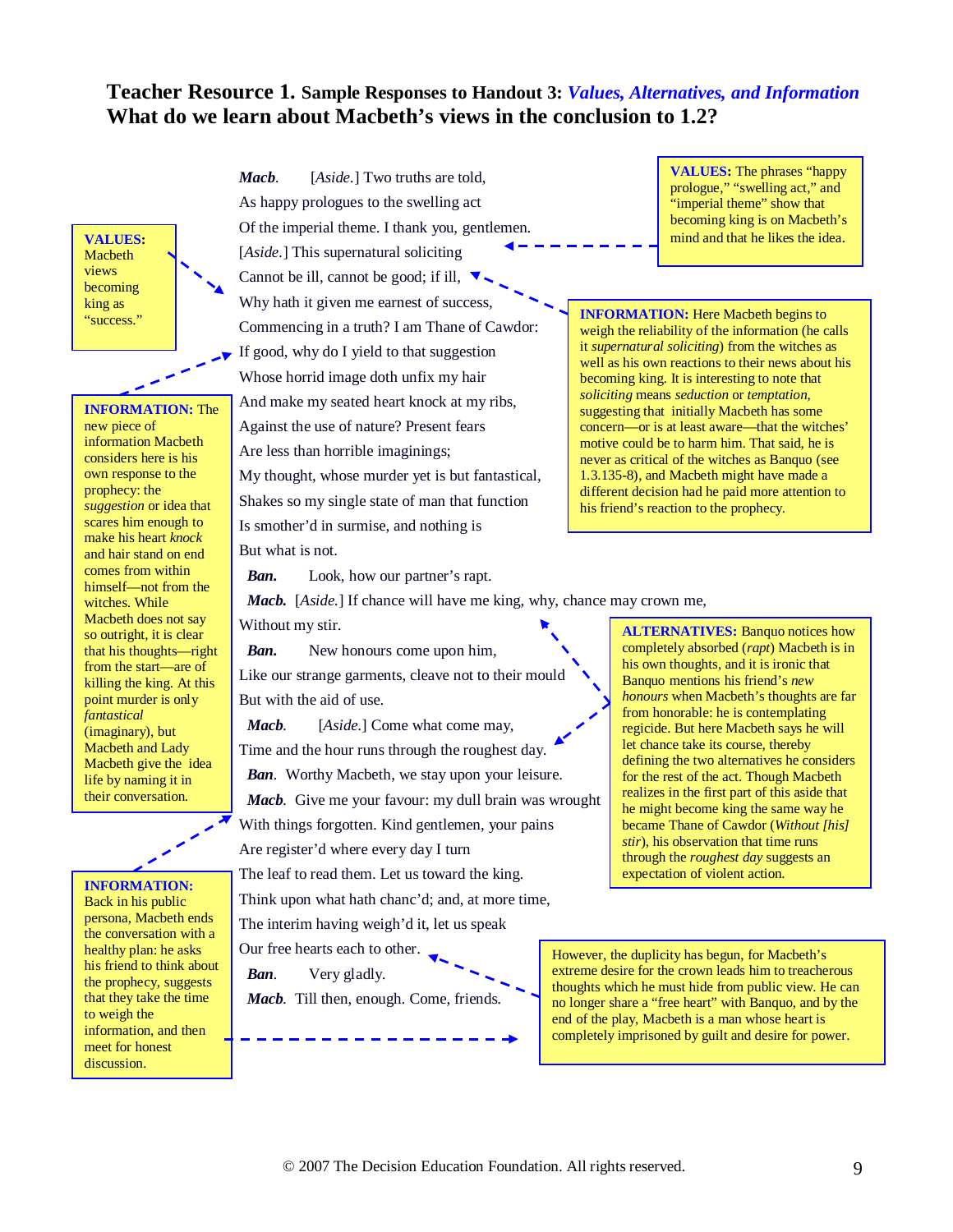## **Handout 4. Useful Information How do the following characters respond to the witches' prophecy?**

|                             | <b>Banquo</b>                                                                                                                                                                                                                                  | <b>Lady Macbeth</b>                                                                                                                       | <b>Macbeth</b>                                                                                                                                                              |
|-----------------------------|------------------------------------------------------------------------------------------------------------------------------------------------------------------------------------------------------------------------------------------------|-------------------------------------------------------------------------------------------------------------------------------------------|-----------------------------------------------------------------------------------------------------------------------------------------------------------------------------|
| <b>Issues</b><br>considered | --seeks information from them  --immediately assumes the<br>about himself $(1.3.60-64)$<br>--real experience or<br>hallucination? $(1.3.40-49;$<br>$1.3.86-8$<br>--questionable source of<br>information: heaven or hell?<br>$(1.3.132 - 139)$ | validity of the information and than source $(1.3.73-92)$<br>source $(1.5.15-16)$<br>-how to make the forecast<br>come true $(1.5.15-33)$ | --more interested in content<br>--in weighing the information,<br>he uncovers his own "horrible"<br>imaginings" $(1.3.143-159)$ and<br>"black and deep desires"<br>(1.4.58) |
| <b>Issues ignored</b>       | --the fact that there is no<br>immediate benefit predicted<br>for Banquo (only his children) - morality of killing Duncan                                                                                                                      | --information is not about<br><b>HOW</b> to become king<br>--reliability of the witches                                                   | --reliability of the witches<br>--his uncontrolled ambition<br>stirred up by the information                                                                                |

# **Blank table for class use**

|                             | <b>Banquo</b> | <b>Lady Macbeth</b> | <b>Macbeth</b> |
|-----------------------------|---------------|---------------------|----------------|
| <b>Issues</b><br>considered |               |                     |                |
| <b>Issues</b><br>excluded   |               |                     |                |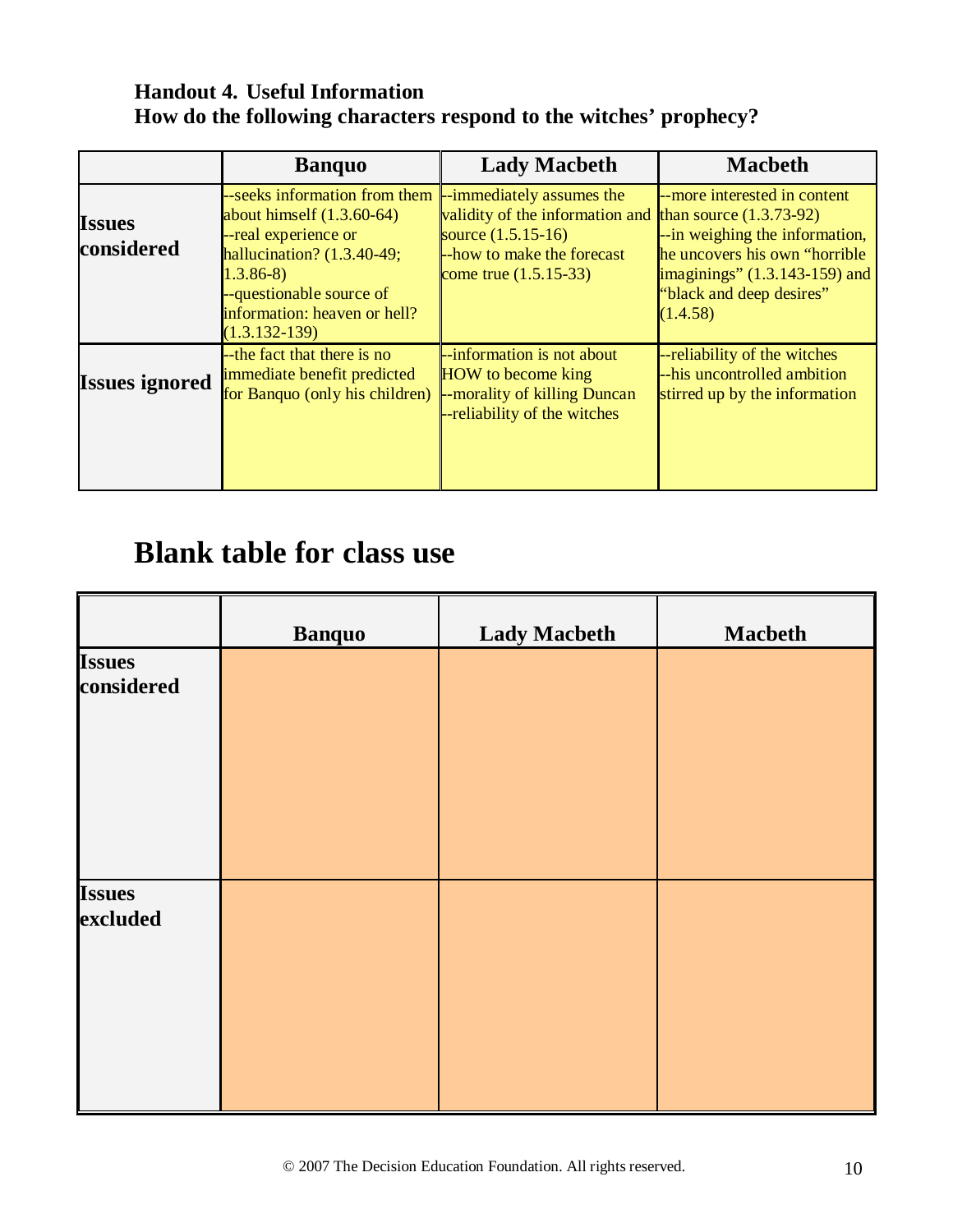## **Handout 5. Different Perspectives**

When making important decisions it often helps to look at the problem from different perspectives. The information we gather from this exercise can lead us to consider a wider variety of alternatives. Create the circle below on the floor with masking tape. Have students step into different sections and speak about the issue as if they were the character named in that section of the perspective wheel.

*Does Macbeth need to take action as a result of hearing the witches' prophecy?*

*How would Banquo and Duncan answer the question above, and what is Lady Macbeth's response? Put yourself in their places and list the points and details that each character would emphasize to Macbeth if he were to help him answer the question. Then consider some additional perspectives.*



**Note:** *To different extents, Macbeth chooses to confide in Banquo and Lady Macbeth about the witches' prophecy that he will be come king. Notice that he disregards Banquo's cautions and agrees with Lady Macbeth's perspective.*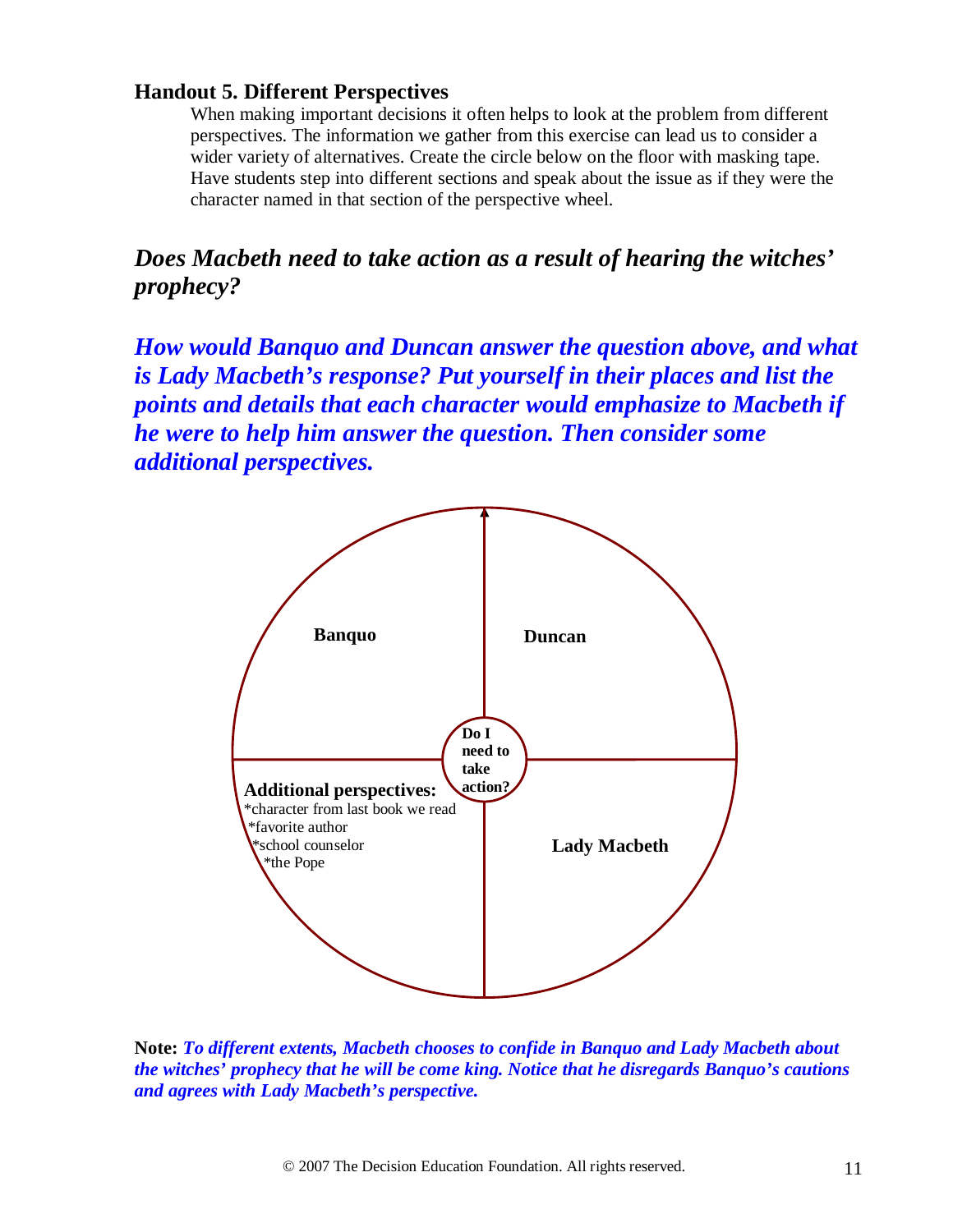## **Handout 6. Macbeth's Soliloquy, Act 1, Scene 7**

*Mach*. If it were done when 'tis done, then 'twere well It were done quickly; if the assassination Could trammel up the consequence, and catch With his surcease success; that but this blow Might be the be-all and the end-all here, But here, upon this bank and shoal of time, We'd jump the life to come. But in these cases We still have judgment here; that we but teach Bloody instructions, which, being taught, return To plague the inventor; this even-handed justice Commends the ingredients of our poison'd chalice To our own lips. He's here in double trust: First, as I am his kinsman and his subject, Strong both against the deed; then, as his host, Who should against his murderer shut the door, Not bear the knife myself. Besides, this Duncan Hath borne his faculties so meek, hath been So clear in his great office, that his virtues Will plead like angels trumpet-tongu'd against The deep damnation of his taking-off; And pity, like a naked new-born babe, Striding the blast, or heaven's cherubin, hors'd Upon the sightless couriers of the air, Shall blow the horrid deed in every eye, That tears shall drown the wind. I have no spur To prick the sides of my intent, but only Vaulting ambition, which o'er-leaps itself And falls on the other.—

#### *Enter* **LADY MACBETH**.

How now! what news?

Lady M. He has almost supp'd: why have you left the chamber? *Macb.* Hath he ask'd for me? Lady M. Know you not he has? *Macb.* We will proceed no further in this business: He hath honour'd me of late; and I have bought Golden opinions from all sorts of people, Which would be worn now in their newest gloss, Not cast aside so soon.

© 2007 The Decision Education Foundation. All rights reserved. 12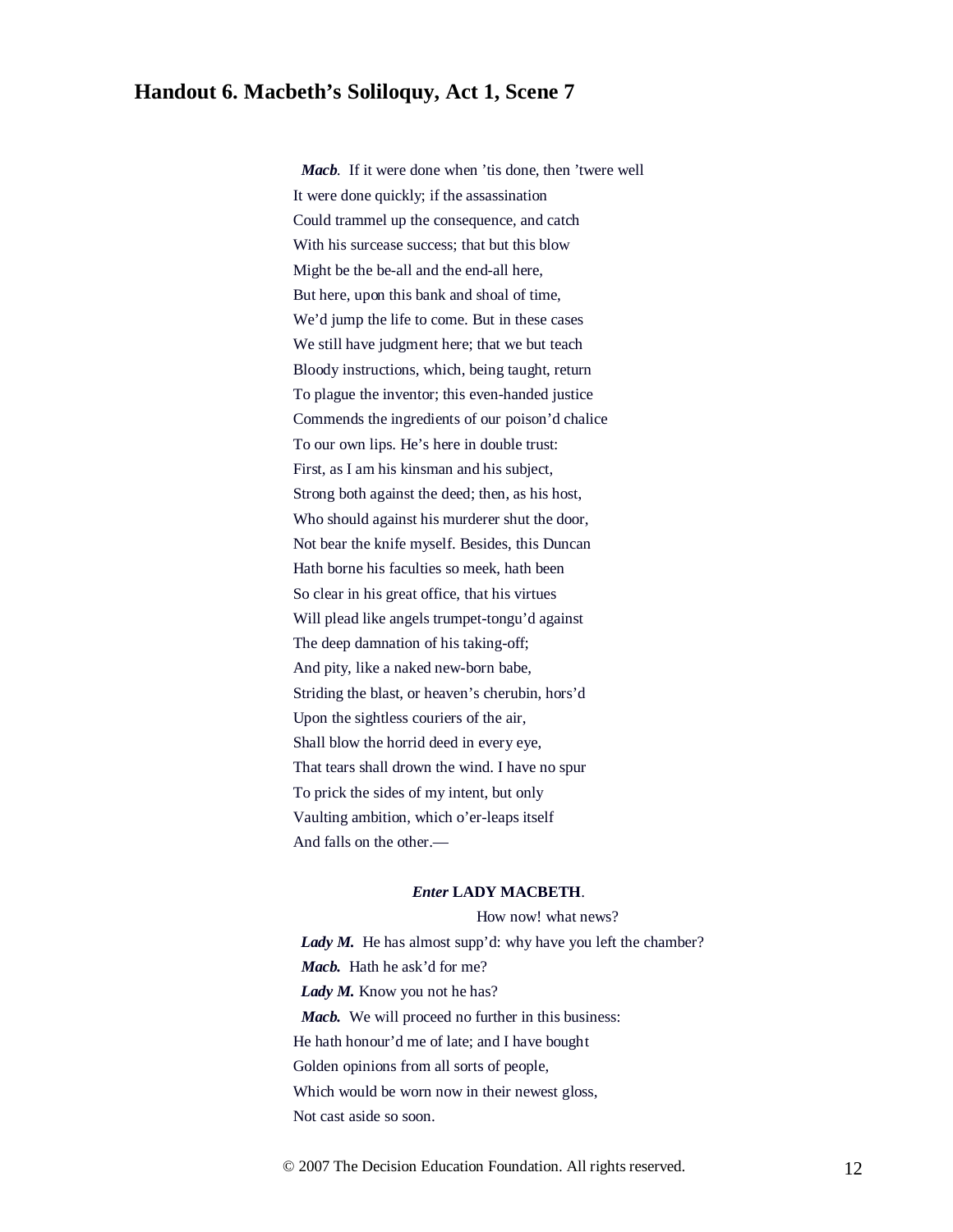## **Third Class: Tree Work**

### **Materials**

Teacher Resource 2—Sample Responses to Handout 6: Annotated Soliloquy Handout 7—Summary Look at the Way Macbeth Considers *Alternatives*, *Values*, and *Information.*Handout 8—Tree Diagram that Represents Macbeth's Decision and Uncertainties Handout 9—Tree with Uncertainties Added

### **Procedures**

- Review homework assignment **(Handout 6)**. Allow students to share their responses and use **Teacher Resource 2** for reference.
- Use **Handout 7** to connect Macbeth's choice to the decision chain. Emphasize questions for each element. Discuss question at bottom of the page.
- Tree Work—Using **Handout 8**, demonstrate to students how we can use a tree to represent the alternatives and uncertainties of a decision. Explain that the branches of a decision tree represent alternative paths in the same way that real trees branch out in many directions. Have students draw their own trees in small groups, and complete the *uncertainties and outcomes* exercise.
- Create the tree in **Handout 9** with the class to show students one version of the tree. Give copies at end of class. Explain that there are other possible versions of the three but that the class use the example in **Handout 9** for class discussion of Macbeth's decision.

### **Next Steps**

**Homework:** Have students add all possible outcomes to their trees.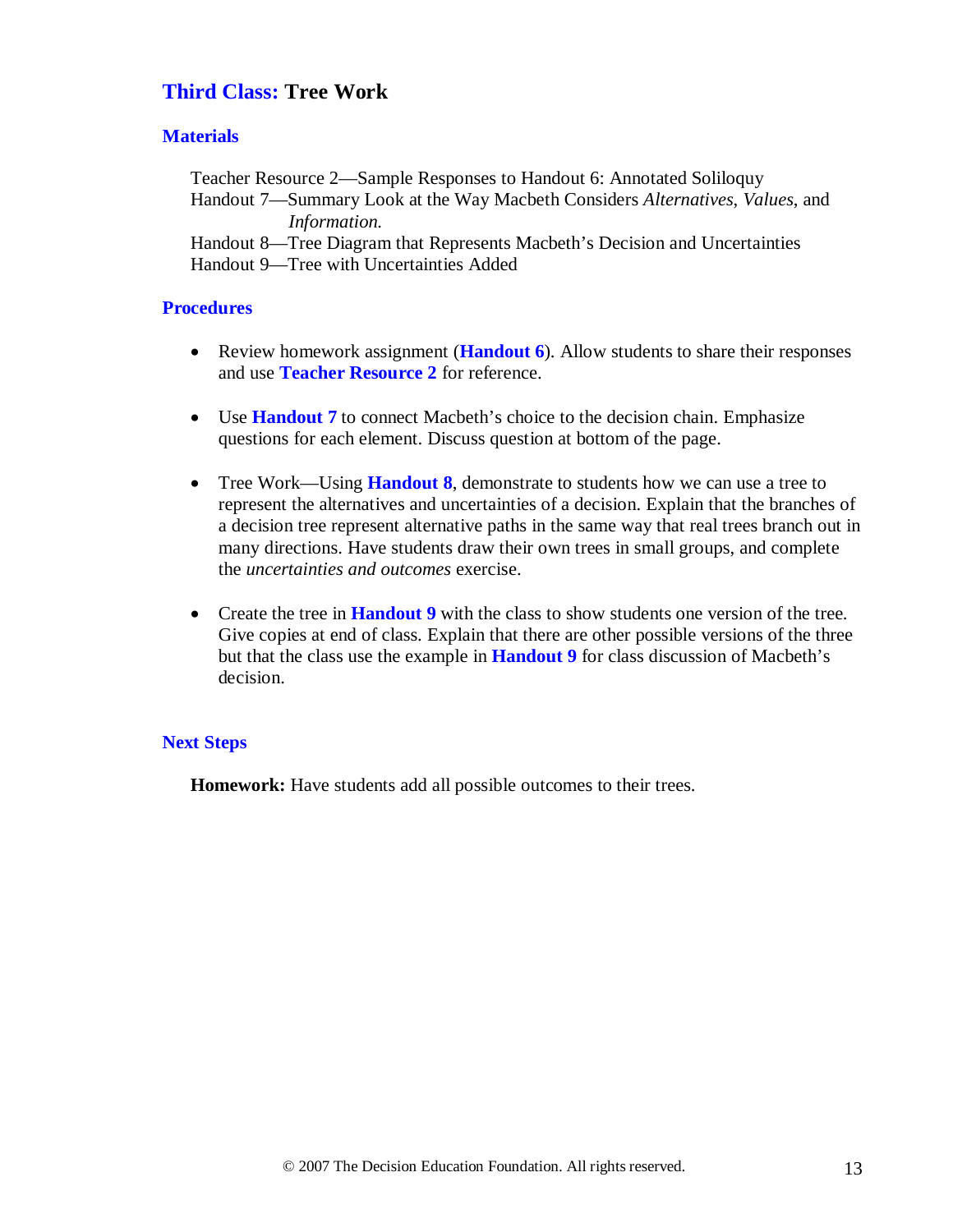**Teacher Resource 2. Annotated Soliloquy:** The color of the text changes when Macbeth moves from one main idea to another.

**INFORMATION:** In the first part of the soliloquy, Macbeth considers *consequences* , or outcomes—specifically the fact that regicide could lead to damnation in the afterlife. *Jump the life to come* means to risk one's soul. His concern about damnation surfaces again later in the passage.

**VALUES:** Even though Macbeth does not finally make the honorable choice, **honor** is a significant value for him at this stage in this thinking: 1) he recognizes his responsibility—as a kinsman and subject— to protect Duncan; 2) he acknowledges Duncan's virtue; 3) as he weighs his options here, Macbeth decides not to go through with the plot and, instead, to enjoy the honors Duncan has given him with the new title, Thane of Cawdor. *What causes Macbeth to change his mind by the end of this short scene? What trade-offs does he make?*

*Macbeth.* **If it were done when 'tis done, then 'twere well It were done quickly; if the assassination Could trammel up the consequence, and catch With his surcease success; that but this blow Might be the be-all and the end-all here, But here, upon this bank and shoal of time, We'd jump the life to come. But in these cases We still have judgment here; that we but teach Bloody instructions, which, being taught, return To plague the inventor; this even-handed justice Commends the ingredients of our poison'd chalice To our own lips. He's here in double trust: First, as I am his kinsman and his subject, Strong both against the deed; then, as his host, Who should against his murderer shut the door, Not bear the knife myself. Besides, this Duncan Hath borne his faculties so meek, hath been So clear in his great office, that his virtues Will plead like angels trumpet-tongu'd against The deep damnation of his taking-off; And pity, like a naked new-born babe, Striding the blast, or heaven's cherubin, hors'd Upon the sightless couriers of the air, Shall blow the horrid deed in every eye, That tears shall drown the wind. I have no spur To prick the sides of my intent, but only Vaulting ambition, which o'er-leaps itself And falls on the other —**

#### *Enter* **LADY MACBETH.**

How now! what news?

Lady M. He has almost supp'd: why have you left the chamber? *Macbeth.* Hath he ask'd for me?

Lady M. Know you not he has?

*Macbeth.* We will proceed no further in this business:

He hath honour'd me of late; and I have bought

Golden opinions from all sorts of people,

Which would be worn now in their newest gloss,

Not cast aside so soon.

**VALUES:** Macbeth suggests here that one of his values is to avoid damnation in the afterlife.

#### **INFORMATION:**

Macbeth acknowledges the moral consequences of murder: his actions could end in his own execution or in the mental *plague* of guilt. In the next section he describes the expected, honorable standards that he would be breaking.

**INFORMATION:** 

Duncan's popularity is important information for Macbeth: there might be justification for killing a tyrant, but Duncan has proved himself to be a virtuous and well-liked king. Therefore, Macbeth concludes that he has no convincing reason to commit the murder: only his *vaulting ambition*.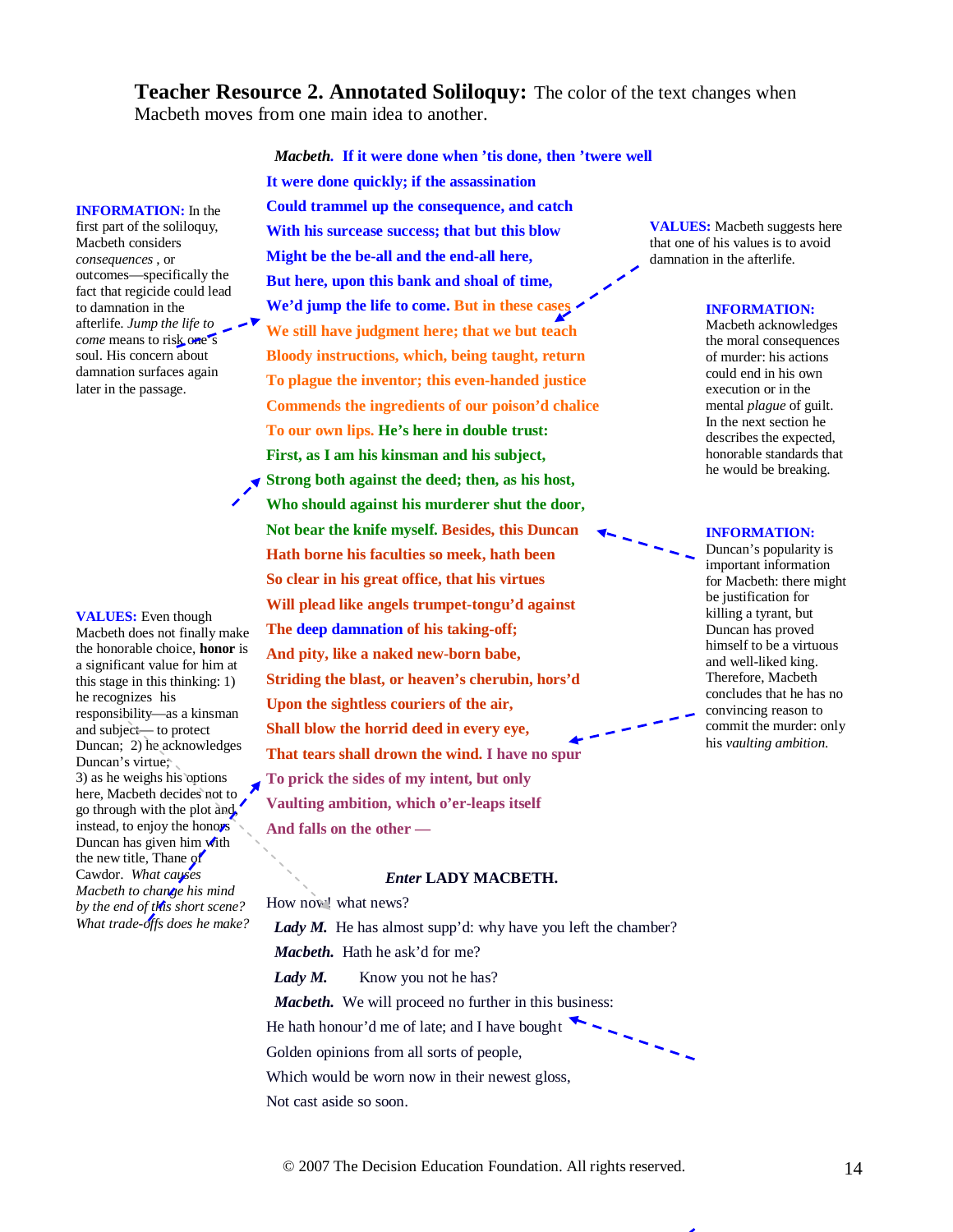## **Handout 7. Summary Look at the Way Macbeth Considers** *Alternatives***,**  *Values***, and** *Information.*

### **What consequences does Macbeth care about, and does he really know what he wants?**

Macbeth makes it clear in Act 1 that he has a serious ambition to become king of Scotland. He also shows some concern for loyalty, service to Duncan, the opinion of others, honor, and the eternal state of his soul. By the end of the act, however, he places extremely high value on the opinion of his wife and her limited definition of what it means to be a *man*. One could argue that Macbeth finds himself in a treacherous position at the end of Act 1 because he does not devote enough time and energy to clarifying his values. Why, exactly, does he want to become king? Why is it so important for him to achieve that goal so speedily?



#### **What does Macbeth know?**

#### **Facts:**

--Half of witches' forecast came true: the king makes Macbeth the new Thane of Cawdor --Duncan is a good king, and his death will devastate his people

--Macbeth's responsibility includes "double trust"—as a host and kinsman his job is to protect the king at all costs

#### **Possibilities if Macbeth chooses murder:**

--Not caught, crowned king, *mental plague* (or debilitating guilt)

--Not caught, crowned king, eternal damnation

--Not caught, crowned king, guilt, eternal damnation --Not caught and NOT crowned king with the three variations above

--Not caught, crowned

--Not caught, not crowned

--Caught and executed *Note that all of possibilities above include dishonor.*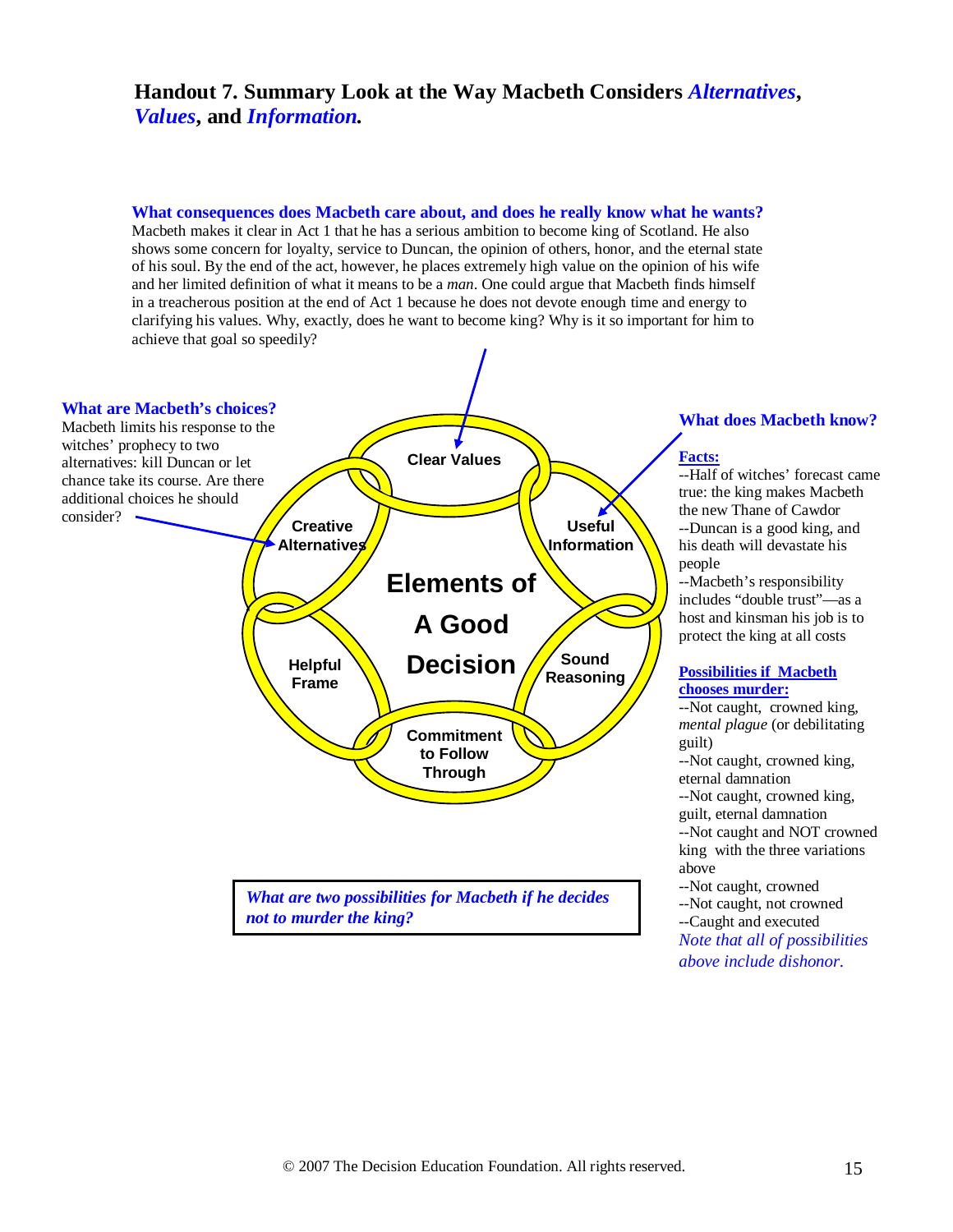## **Handout 8. Tree Diagram that Represents Macbeth's Decision and Uncertainties**



1. *Squares* represent decision points. *Circles* represent uncertainties.

2. We draw trees from *left* to *right* in *chronological* order: move from first decision and its uncertainties to following choices and uncertainties in order of what happens first, next, and last. What uncertainties would appear in the next set of branches?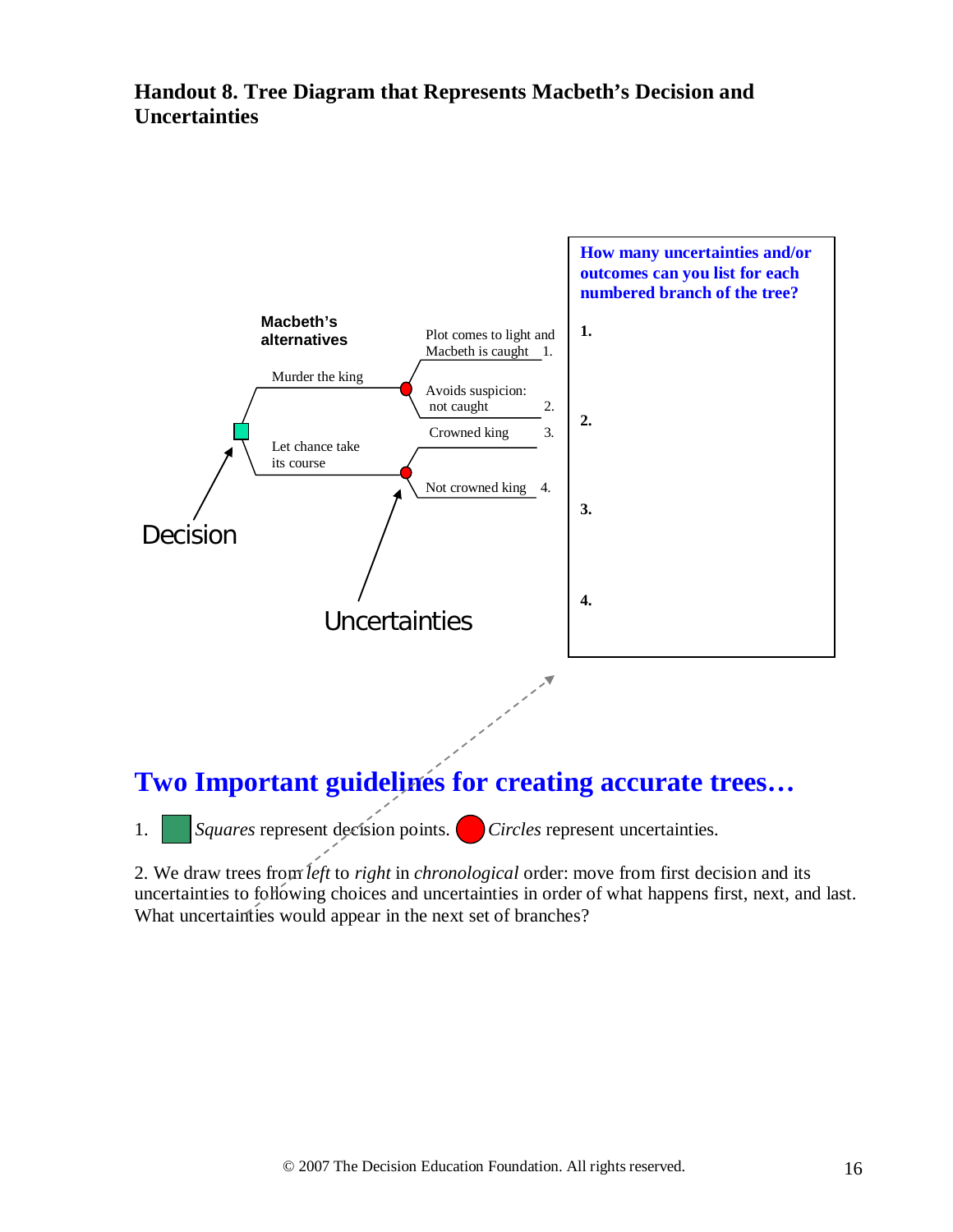

## **Handout 9. Tree with Uncertainties Added**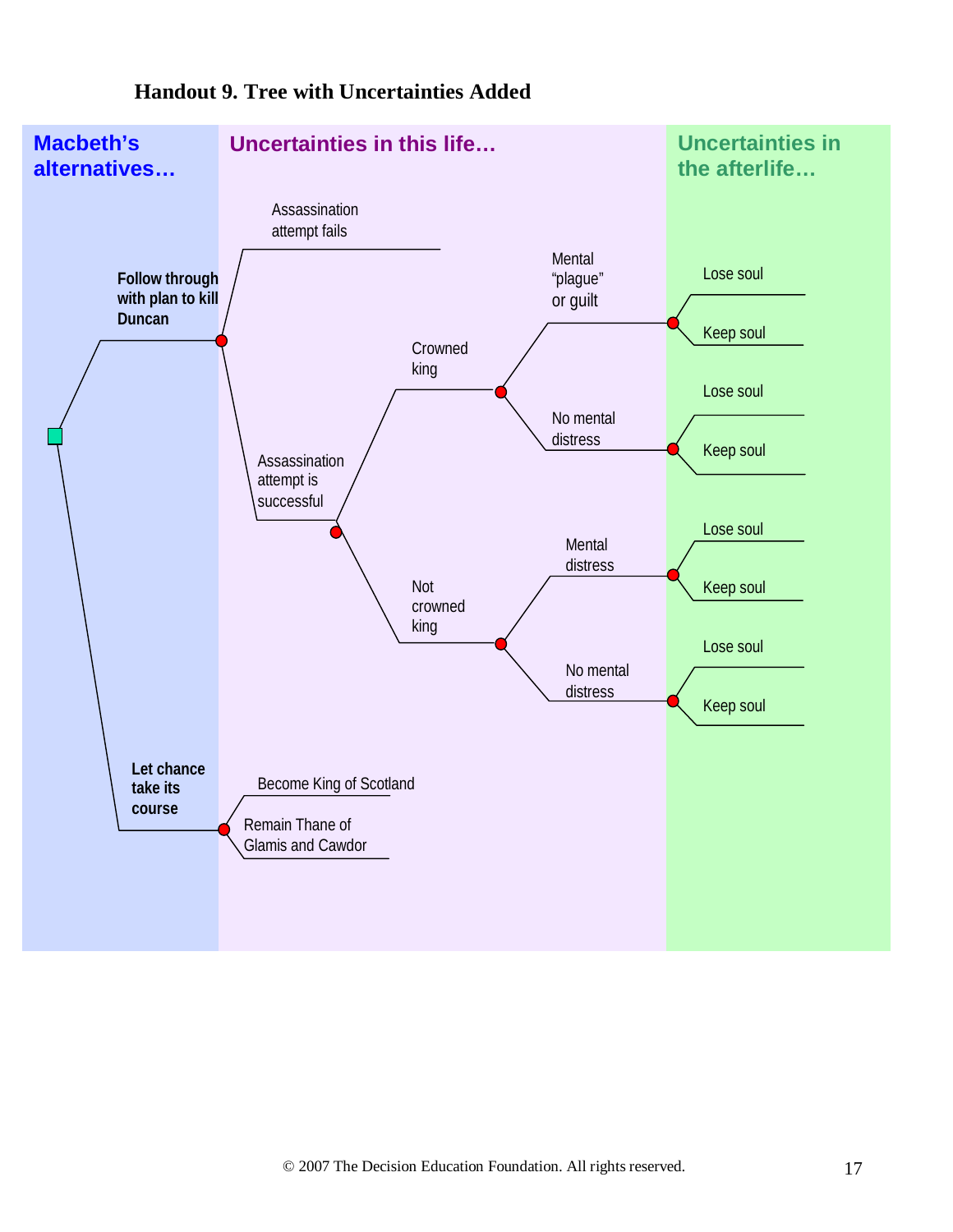## **Fourth Class: Tree Work Continued**

## **Materials**

Handout 10—Tree with All Outcomes Added Handout 11—How Likely are the Uncertainties and Outcomes? Handout 12—Probability Handout 13—Tree with Sample Percentages of Probability

## **Procedures**

- After students share homework responses, create **Handout 10** with the class. Use it to discuss the connection between alternatives, uncertainties, and outcomes. **Note:** It is important to create each of the new versions of the tree with students **before** giving them the handouts (10, 11, 13).
- To introduce the basics of probability in Macbeth's situation, have students complete **Handout 11** in small groups. Points to emphasize during discussion:
	- 1. We use the language of probability to define the uncertainty of future events.
	- 2. While we use the best information we can find, probability estimates are *subjective*. Discuss the definitions in **Handout 11**.
	- 3. We can combine probability measurements to the branches in the tree to help us determine which alternative we want to choose.
- Students use **Handout 12** to add probability numbers to the tree.
- Use **Handout 13** to discuss the probability of possible outcomes for Macbeth and the reasoning behind the chosen numbers. Remind students that the purpose of this exercise is to provide Macbeth with convincing evidence for why he should not kill Duncan (see **Performance Task**).

## **Next Steps**

**Homework:** Complete final **Decision Journal** entry and begin the **Essay** assignment.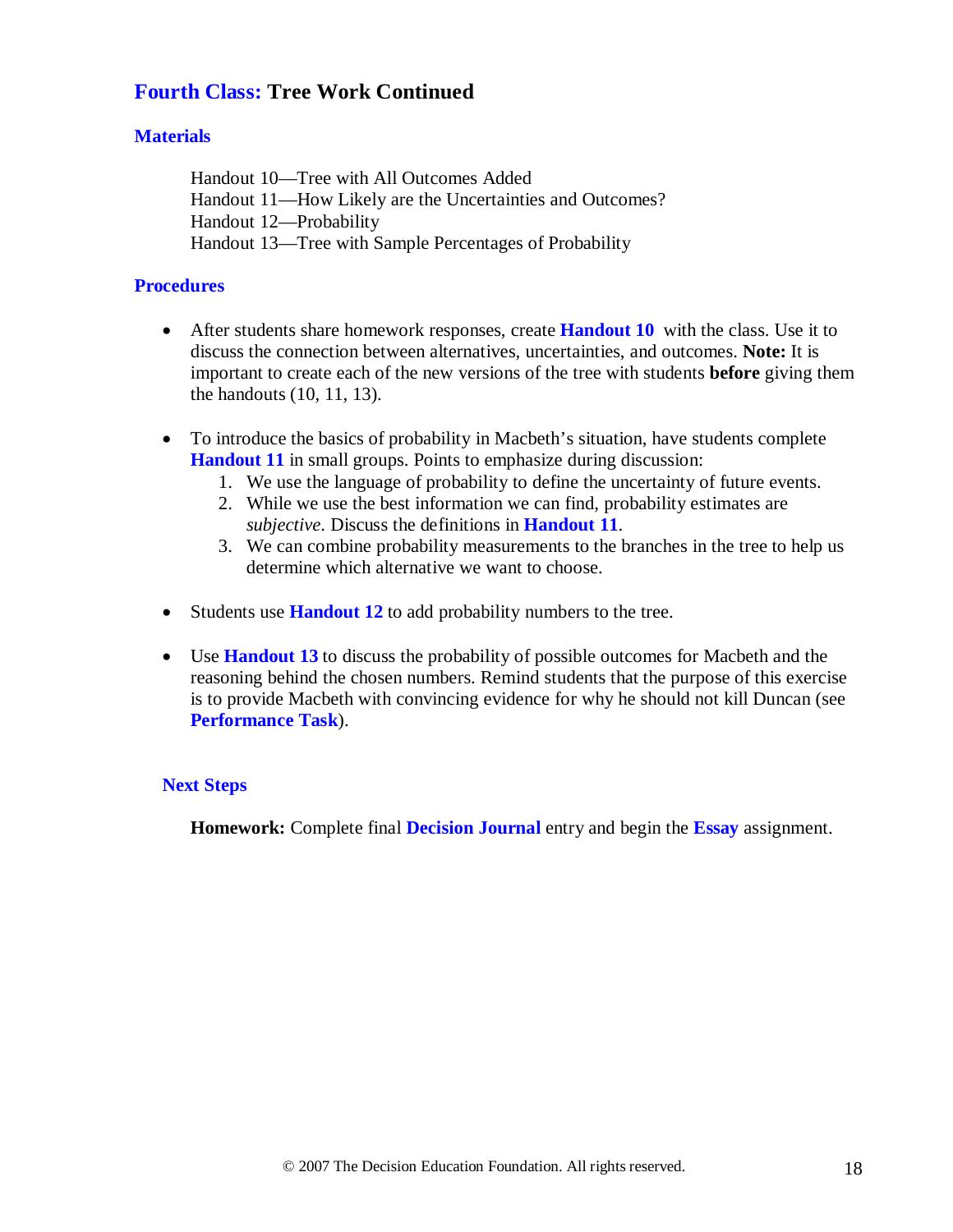## **Handout 10. Tree with Outcomes Added**

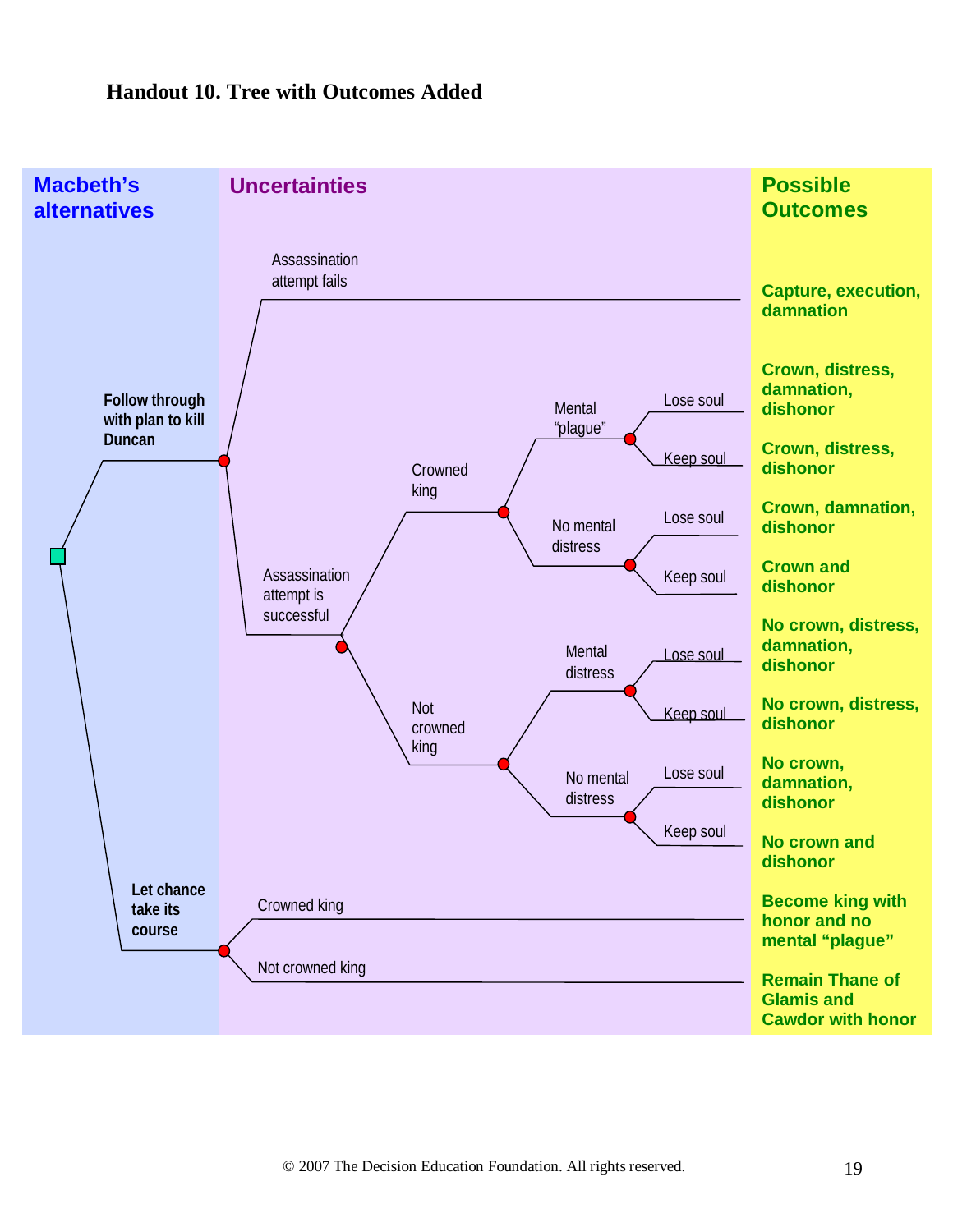## **Handout 11. How Likely are the Possible Outcomes?**

## *To communicate clearly about uncertainty, we use the language of probability.*

- A probability is a number between 0 and 1 (0% and 100%) that expresses our degree of belief that an event will occur.
	- o A probability of 0 (or 0%) means it will definitely not occur.
	- o A probability of 1 (100%) means it will certainly happen.
- A probability expresses our uncertainty about an event and is based on all the relevant information and experience we posses.
- There is no such thing as a "correct" probability. Different people have different probabilities for the same event because they have different states of information and experience.

## *Interpreting Probabilities*

- A probability DOES NOT say what will happen.
- A probability DOES say how likely it is that something will happen.
- Example: If you flip a coin, your probability may be that it is equally likely to land heads or tails. BUT your probability does not tell you whether there will be a head or tail on a particular toss.

## *To determine the probability of the various outcomes for Macbeth, answer the following questions:*

1. What % likelihood is there that Macbeth will fail in his assassination attempt?\_\_\_\_\_\_\_

Evidence for your reasoning? (i.e. extent to which you think witches are reliable, your views of Macbeth's courage, commitment, ability to deceive, etc.)

Given your choice of the percentage number for failure, what will be the % chance that the plot will be successful?

2. What % likelihood Macbeth crowned king?\_\_\_\_\_\_\_

Reasoning?

% likelihood Macbeth NOT crowned king?\_\_\_\_\_\_\_

3. What % likelihood that Macbeth will feel guilt and mental distress?\_\_\_\_\_\_\_

Reasoning?

% likelihood he will be free of a bad conscience?

*Once your group agrees on a number for each uncertainty above, "hang" the numbers on the tree in the spaces provided.*

**Note:** To construct this class's tree diagram we will assume (as everyone in both Macbeth and Shakespeare's time would have) that life is sacred and that unrepented murder (especially regicide) leads to damnation in the afterlife.

© 2007 The Decision Education Foundation. All rights reserved. 20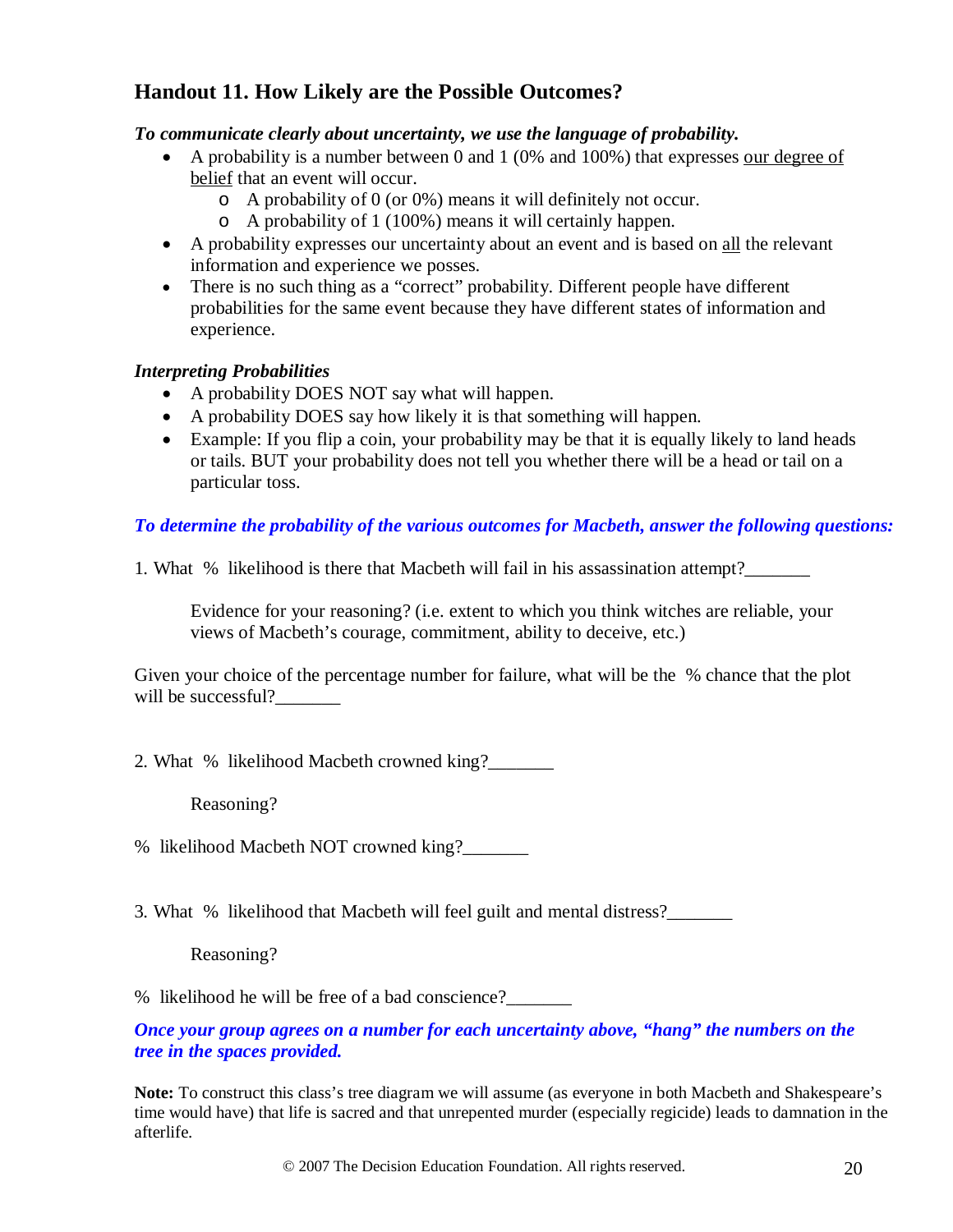## **Handout 12. Probability**

*Fill in numbers that measure the* **uncertainties***, and multiply numbers along the branches of the tree to determine the likelihood of each* **outcome***…*

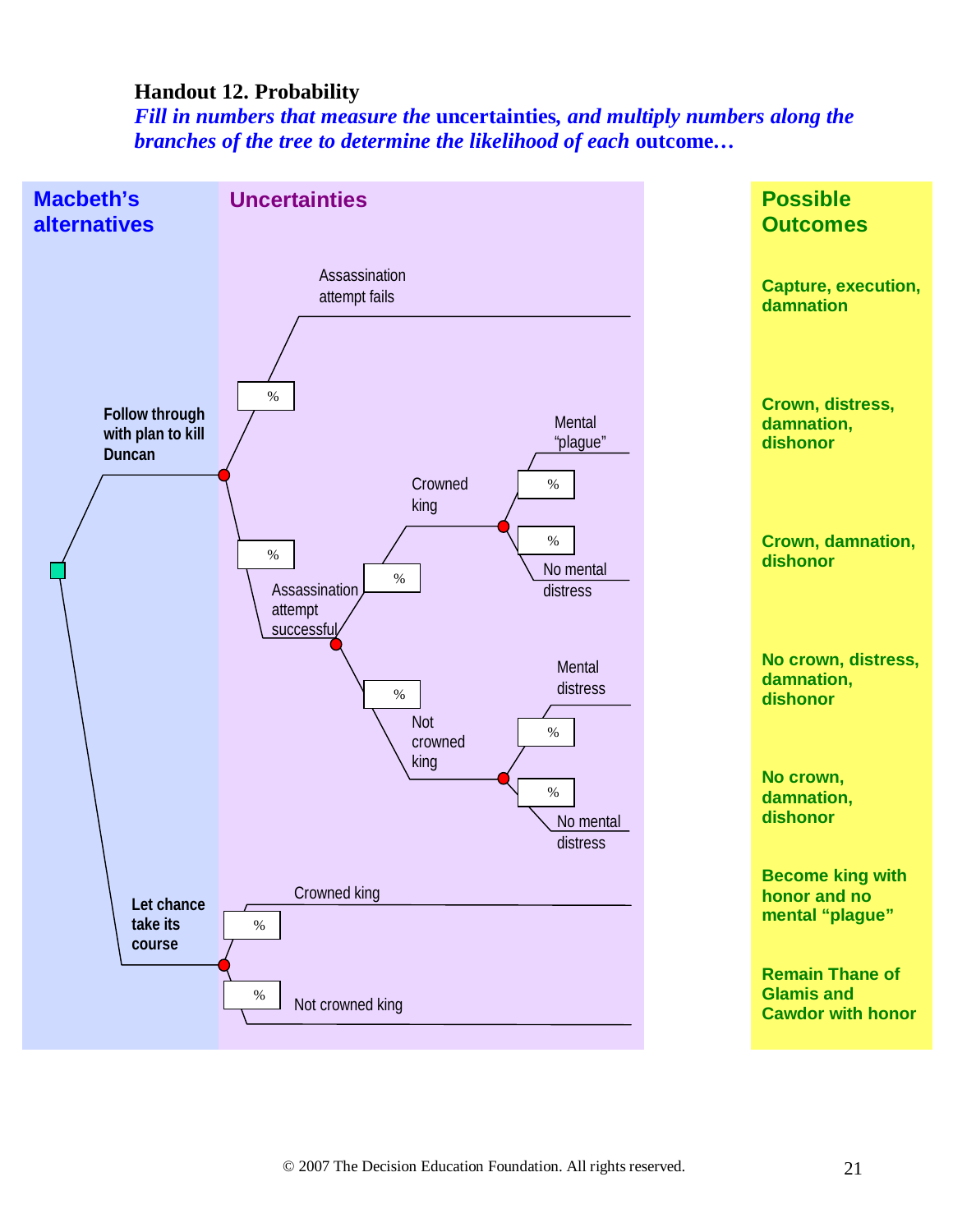

## **Handout 13. Tree with Sample Percentages of Probability**

© 2007 The Decision Education Foundation. All rights reserved. 22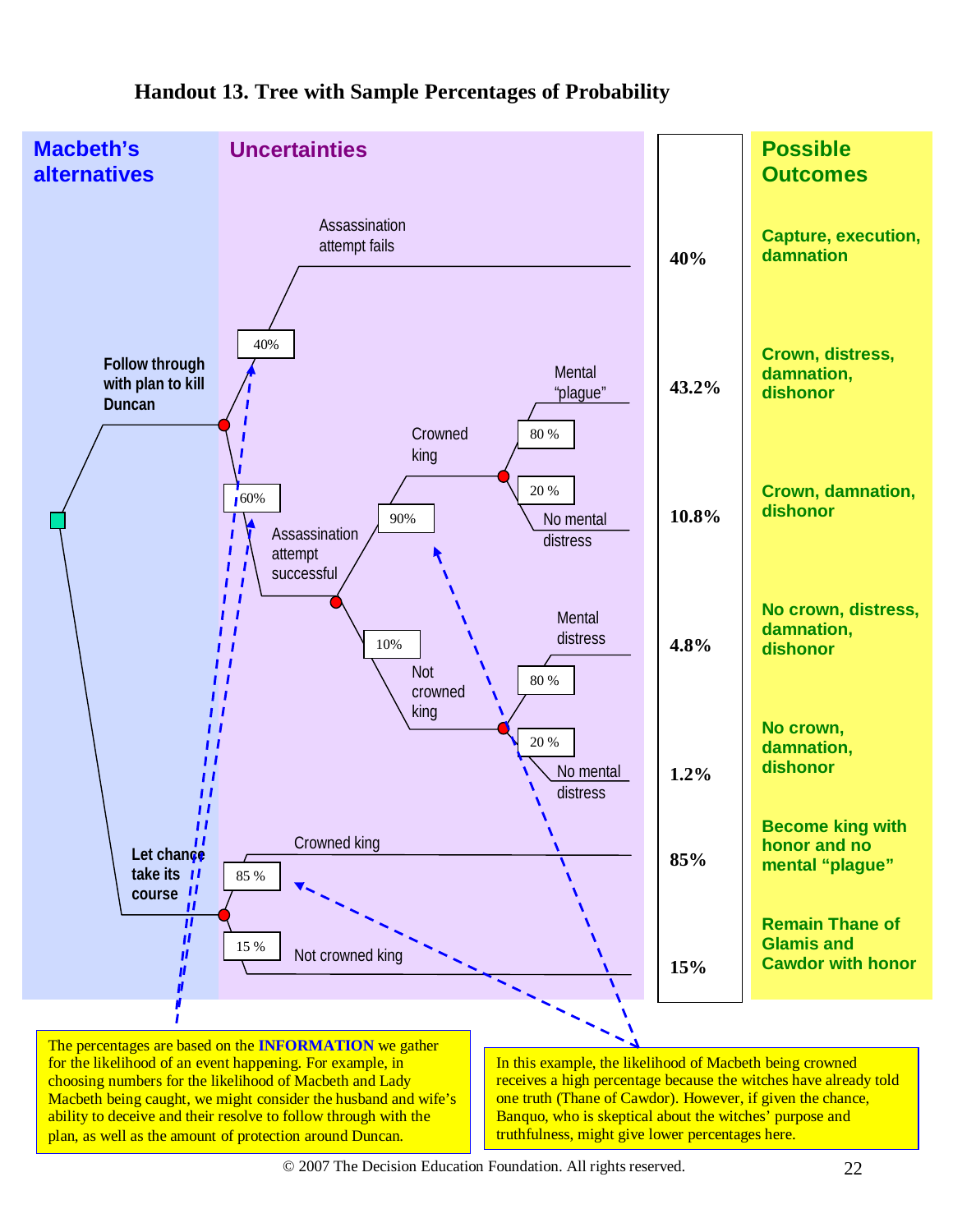## **Fifth Class: Writing Workshop**

### **Materials**

Decision Journals Essay Assignment Performance Task

### **Procedures**

- Give students time to work on their essays, discuss ideas with classmates, and review drafts with you. Remind the class that they should hand in their journal with the final copies of their essays.
- Review the directions for the Performance Task. Schedule due dates for both this task and the essay.

## **Next Steps**

Provide time for students to share either their completed essay or performance task with the rest of the class.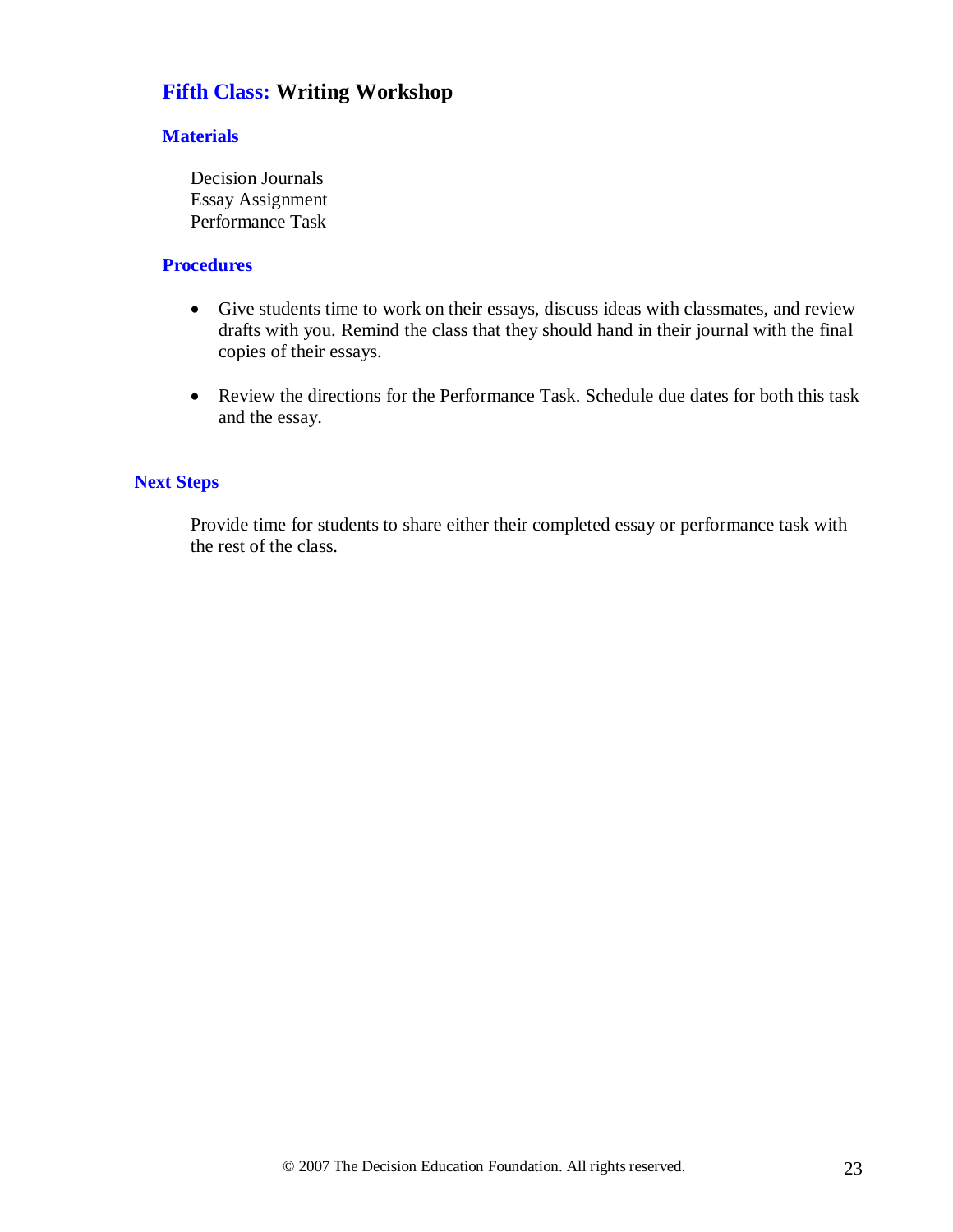# **3. Assessment Evidence**

## **Performance Task: Help Macbeth Avoid Disaster**

**Goal**: Convince Macbeth not to kill Duncan

**Role:** You are Macbeth's long-time best friend in whom he has been confiding all of the details we know from Act 1.

**Audience:** Macbeth (played by your teacher)

**Situation:** While Banquo is Macbeth's good buddy and comrade in arms, you are Macbeth's closest friend, the Thane of (enter name of school, hometown, sports team, food…). While all the events of Act 1 take place, you have been banished to the Isle of Skye by order of the King, and, through occasional visits and frequent letters, Macbeth has kept you apprised of all that is going on, including details about his own feelings and thought process. There is time for one last letter from you to Macbeth before your friend proceeds with his assassination plan. The purpose of your letter is to convince him that he is making a bad decision.

**Product:** A four paragraph letter that examines Macbeth's decision to assassinate Duncan. Focus on two of the following elements that you think need the most attention in Macbeth's case: values, alternatives, information, and reasoning. The letter should include a decision tree that helps your friend, Macbeth, see the situation clearly.

## **Standards for a Successful Letter:**

1) Imaginative introduction and frame for the letter (i.e. engaging details about your friendship, situation, etc.)

2) Effective use of detail from Act 1 that demonstrates your understanding of Macbeth's view of this decision problem

3) Analysis of Macbeth's values, information, alternatives, and reasoning—at least one paragraph for each.

4) Decision tree that clarifies the problem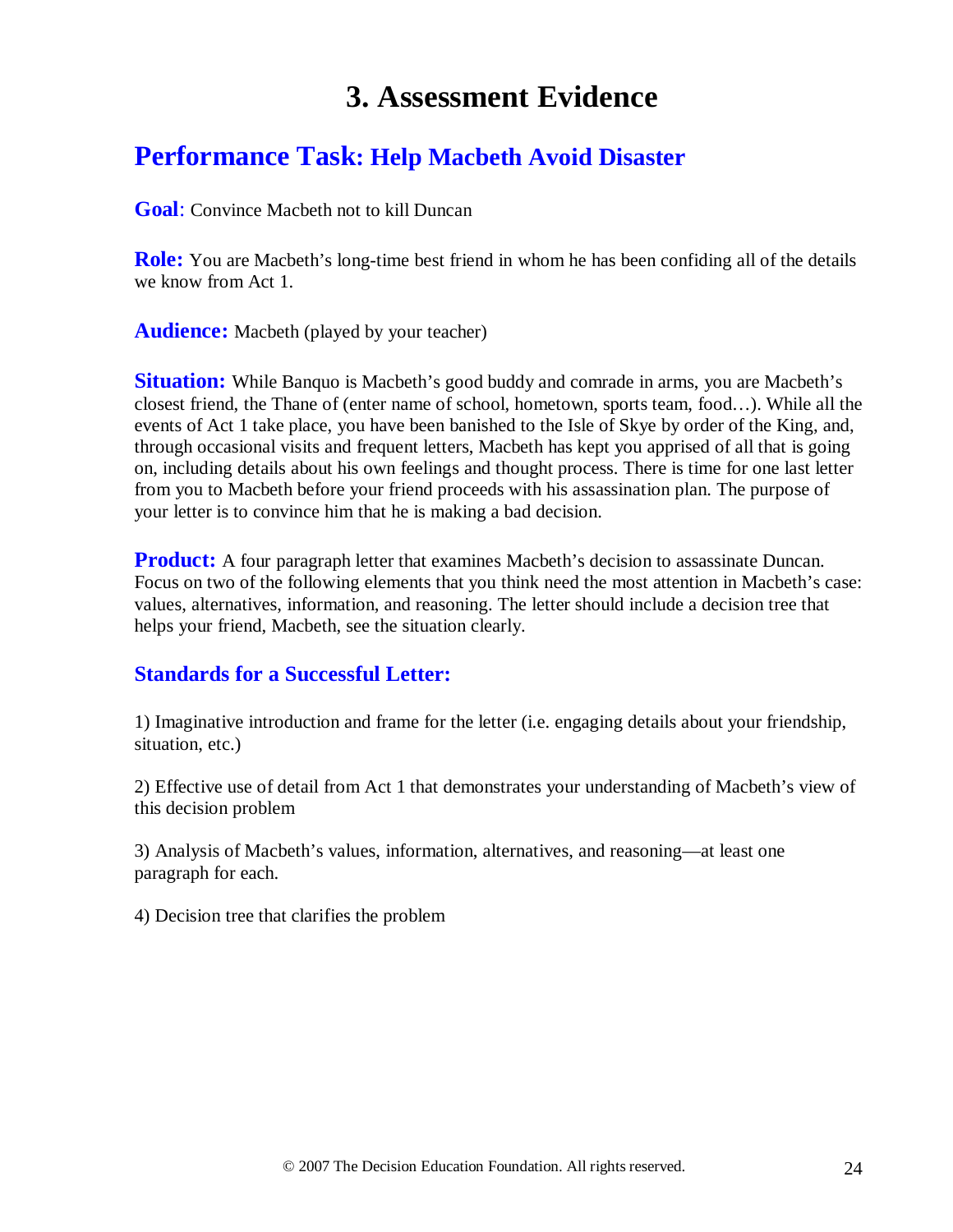## **Decision Journal:**

1. Ask students to choose an important personal decision—either a current problem or a decision that they imagine having in the future. The decision should be one that is appropriate for class discussion and one that they will not mind sharing with you and other students.

2. Explain to students that they will write daily entries while the class explores Macbeth's important decision in Act 1.

3. At the end of each class discussion on a particular decision element, give students time to write in their journals with the following goals in mind:

a. Write as clear a summary as possible of the decision topic presented in the most recent class discussion.

b. Apply what you have learned to your personal decision.

4. Tell students that they should feel free to use diagrams and drawings to support their writing.

5. At the beginning of the next class, ask a few students to read their summaries for class discussion and review. Ask as many students as time and attention will allow, and pick different people each time until all have had the opportunity to read.

6. Collect journals periodically or at the end of the unit to assess understanding.

## **Essay: A Decision Report**

This exercise provides students with the opportunity to review what they have written in their decision journals and to put the different entries together into one final, coherent report.

1. Introduction: The first paragraph should include a clear description of the decision and some discussion of the challenges this situation presents.

2. Three body paragraphs, one devoted to each of the following links: information gathered, values explored, and alternatives considered.

3. Include a decision tree that clearly represents alternatives, uncertainties, and outcomes for the decision.

4. Concluding paragraph: Which alternative do you think you will choose and why?